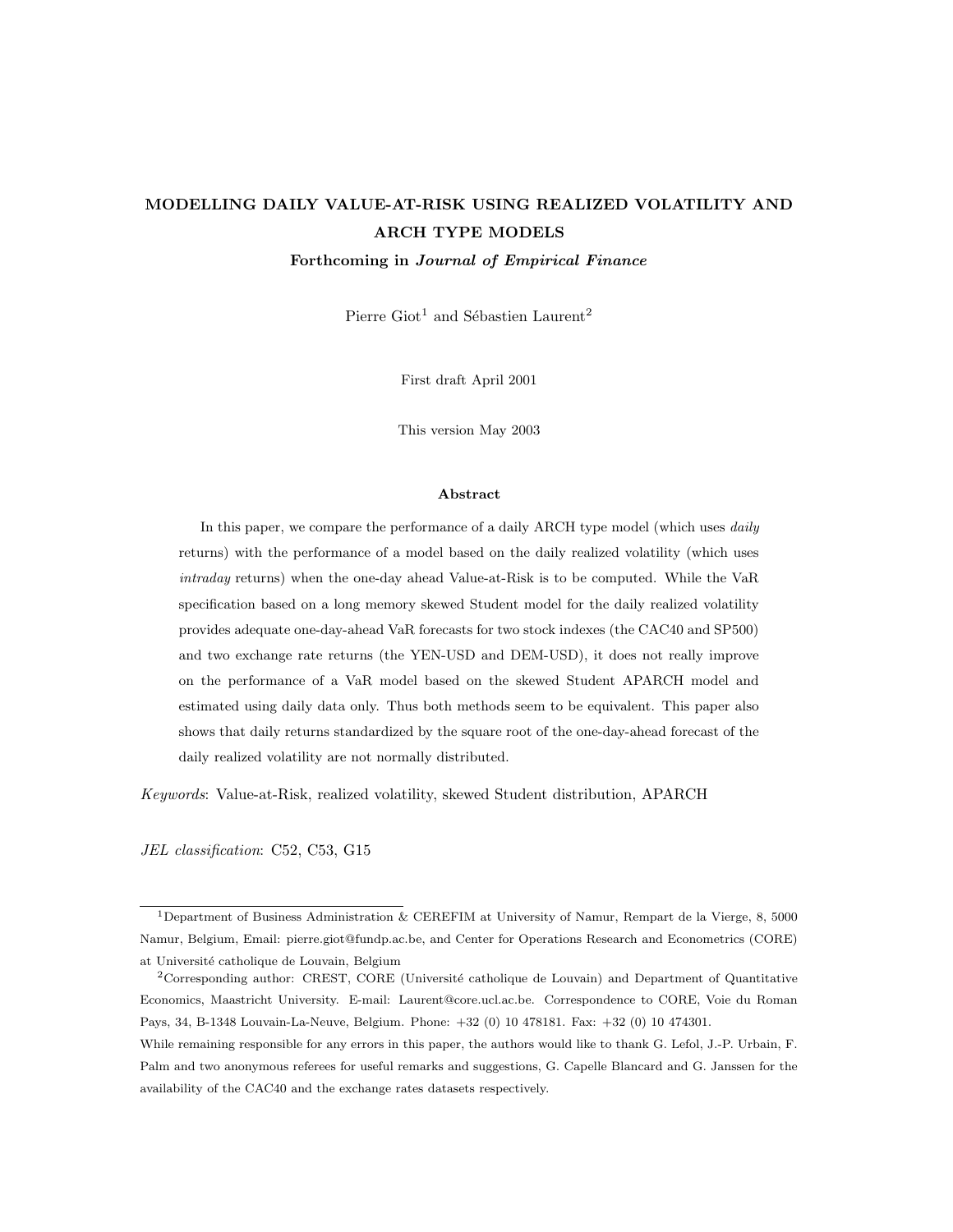### 1 Introduction

The recent widespread availability of databases providing the intraday prices of financial assets (stocks, stock indexes, bonds, currencies, . . .) has led to new developments in applied econometrics and quantitative finance as far as the modelling of daily and intradaily volatility is concerned. Focusing solely on the modelling of daily volatility using intraday data, the recent literature suggests at least three possible methods for characterizing volatility and risk at an aggregated level, which we take to be equal to one day in this paper.

The first possibility is to sample the intraday data on a daily basis so that closing prices are recorded, from which daily returns are subsequently computed. In this setting, the notion of intraday price movements is not an issue, as the method is tantamount to estimating a volatility model on daily data. One well-known example is the ARCH model of Engle (1982) and subsequent ARCH type models such as the GARCH model of Bollerslev (1986) (see Palm, 1996, for a recent survey). The second method is based on the notion of realized volatility which was recently introduced in the literature by Taylor and Xu (1997) and Andersen and Bollerslev (1998) and which is grounded in the framework of continuous time finance with the notion of quadratic variation of a martingale. In this case, a daily measure of volatility is computed as an aggregated measure of volatility defined on intraday returns. More specifically, the daily realized volatility is computed as the sum of the squared intraday returns for the given trading day. We thus make explicit use of the intraday returns to compute the realized volatility, from which the daily volatility is modelled. This approach has been popularized recently in an collection of papers such as Andersen, Bollerslev, Diebold, and Labys (2000a), Andersen, Bollerslev, Diebold, and Ebens (2001), Andersen, Bollerslev, Diebold, and Labys (2001a) and Andersen, Bollerslev, Diebold, and Labys (2001b). Moreover this method has been shown to perform equally well for stocks and exchange rate returns. A third possibility is to estimate a high frequency duration model on price durations for the given asset, and then use this irregularly time-spaced volatility at the aggregated level. Examples are Engle and Russell (1997), Gerhard and Hautsch (2002) or Giot (2002).

In this paper we focus on the first two methods as our aggregation level is equal to one day, and it is not clear how duration models could be of any help in this situation. The recent literature on realized volatility (see the references given above) and the huge literature on daily volatility models seem to indicate that a researcher or market practitioner faces two distinct possibilities when daily volatility is to be modelled. Going one way or the other is however not a trivial question. If one decides to model daily volatility using daily realized volatility, then intraday data are needed so that corresponding intraday returns can be computed. Even today, intraday data remain relatively costly and are not readily available for all assets. Furthermore, a large amount of data handling and computer programming is usually needed to retrieve the needed intraday returns from the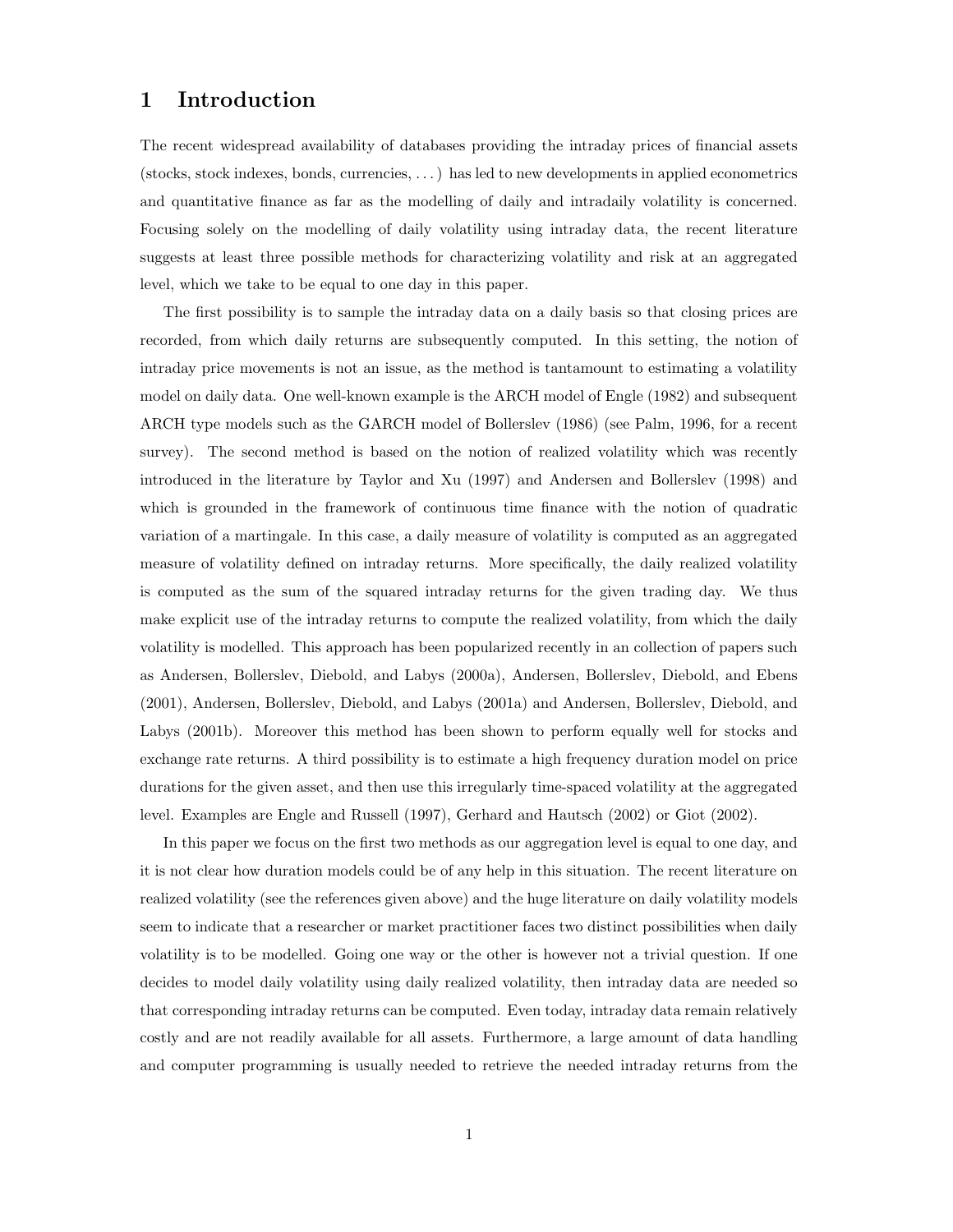raw data files supplied by the exchanges or data vendors. On the contrary, working with daily data is relatively simple and the data are broadly available. However, one has the feeling that all the relevant data are not taken into account, i.e. that by going at the intraday level one could get a much better model.

In this paper we aim to address this issue by comparing the performance of a daily ARCH type model (which uses *daily* returns) with the performance of a model based on the daily realized volatility (which uses intradaily returns) when the one-step ahead Value-at-Risk (VaR) measure is to be computed. This exercise is done for two stock indexes (the French CAC40 index and the American SP500 index) and two exchange rates vis-a-vis the US dollar (the YEN-USD and the DEM-USD) for which intraday data are available over a long time period (i.e. 5 years for the CAC40 and about 12 years for the other series). VaR modelling is a natural application of volatility models as VaR measures are directly related to the expected volatility over the relevant time horizon. VaR models have been developed since the middle of the 1990's to quantify and assess market risk in financial markets. Put simply, the goal of VaR models is to provide, at a given percentage level and for a portfolio of (marketable) assets, the most likely loss for a financial institution. For example, the VaR at level  $\alpha$  at the 1-day time horizon is the nominal 1-day loss that will not be exceeded in  $100 \cdot \alpha$  portfolio realizations out of 100. The literature on VaR models has grown remarkably over the last decade because of the popularity of the RiskMetrics VaR specification of JP Morgan (see below) and the risk-adjusted measures of capital adequacy enforced by the Basel committee. Textbook material is presented in Jorion (2000) or Saunders (2000) while recent applications of univariate time series models of the ARCH type to VaR problems are given in e.g. Lee and Saltoglu (2001), Danielsson (2002) or Berkowitz and O'Brien (2002). Because volatility is a key input to VaR models, the characterization of asset volatility (along with the density distribution of the asset returns) is of paramount importance when implementing and testing VaR models. We thus have daily and intradaily data for the stock indexes and exchange rates and aim to ascertain which data is the most useful to compute daily VaR measures. Indeed, (a) because we have intraday data over a long time period, we can retrieve the daily closing prices for the indexes and then compute daily VaR measure using daily ARCH type models; (b) with the intradaily data we can compute intraday returns and daily realized volatility, and we then have a competing model for the daily VaR which uses the intraday information.

Our main results can be summarized in one sentence: yes, an (adequate) ARCH type model can deliver accurate VaR forecasts and this model performs as well as a competing VaR model based on the realized volatility. The key issue is to use a daily ARCH type model that clearly recognizes and fully takes into account the key features of the empirical data such as a high kurtosis and skewness in the observed returns. In this paper we use the skewed Student APARCH model (see for instance Lambert and Laurent, 2001 and Giot and Laurent, 2001), which delivers excellent results when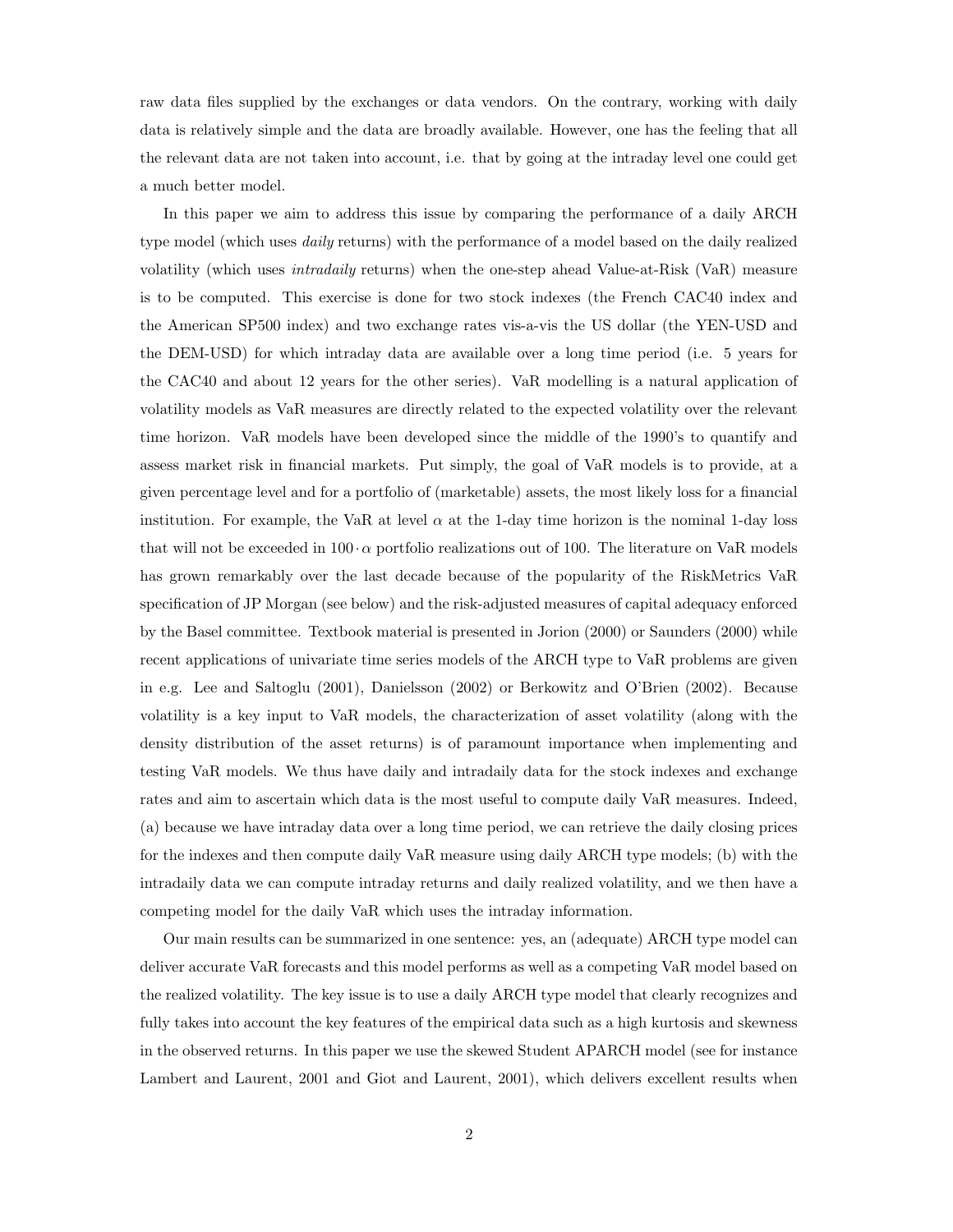applied to daily data. It is also true that the model based on the realized volatility delivers equally adequate VaR forecasts but this comes at the expense of using intraday information.<sup>1</sup> Thus, for the two indexes and exchange rates under review, the results clearly indicate that modelling the realized volatility may be useful, but it is far from being the only game in town. Moreover, we also extend previous results of Andersen, Bollerslev, Diebold, and Ebens (2001) by showing that daily returns standardized by the square root of the one-day-ahead *forecast* of the daily realized volatility are not normally distributed. This implies that, in a forecasting framework such as Value-at-Risk, realized volatility measures must be combined with adequate density distributions.

The rest of the paper is organized in the following way. In Section 2, we describe the available intraday data and characterize the stylized facts of the realized volatility. In Section 3, we introduce the two competing models (i.e. the skewed Student APARCH model for the daily returns and the model based on the realized volatility) and detail the estimation results. These two models are used to provide one-day-ahead VaR forecasts for the stock indexes and exchange rates in Section 4. Finally, Section 5 concludes.

## 2 Data and stylized facts

#### 2.1 Data

The data are available for two stock indexes and two exchange rates on an intraday basis and for a relatively long period of time (see details below), which allows VaR modelling and testing over an extended period of time. For these four series we consider first daily returns (which are used by the skewed Student APARCH model) and then 15-minute and a 1-hour intraday returns for the stock indexes and the exchange rates respectively (these intraday returns are used to compute the daily realized volatility).

Our first asset is the French CAC40 stock index for the 1995-1999 time period, i.e. 1,249 daily observations. The CAC40 index is computed by the Paris Bourse (EURONEXT) as a weighted measure of the prices of its components. It is available in the database on an intraday basis with the index being computed approximately every 30 seconds. For the time period considered in this paper, the opening hours of the French stock market were from 10 am to 5 pm, thus 7 hours of trading per day. With a regularly time-spaced 15-minute grid, this translates into 28 intraday returns which are used to compute the daily realized volatility (see below for details). Intraday prices for the CAC40 index are computed every 15 minutes using a linear interpolation between the closest recorded prices below and above the time set in the grid. Correspondingly, all returns are computed as the first difference in the regularly time-spaced log prices of the index. Because

<sup>&</sup>lt;sup>1</sup>See also Martens (2001) for a comparative study of daily vs. realized volatility in a volatility forecasting framework, albeit the author does not focus on the density distributions of the returns.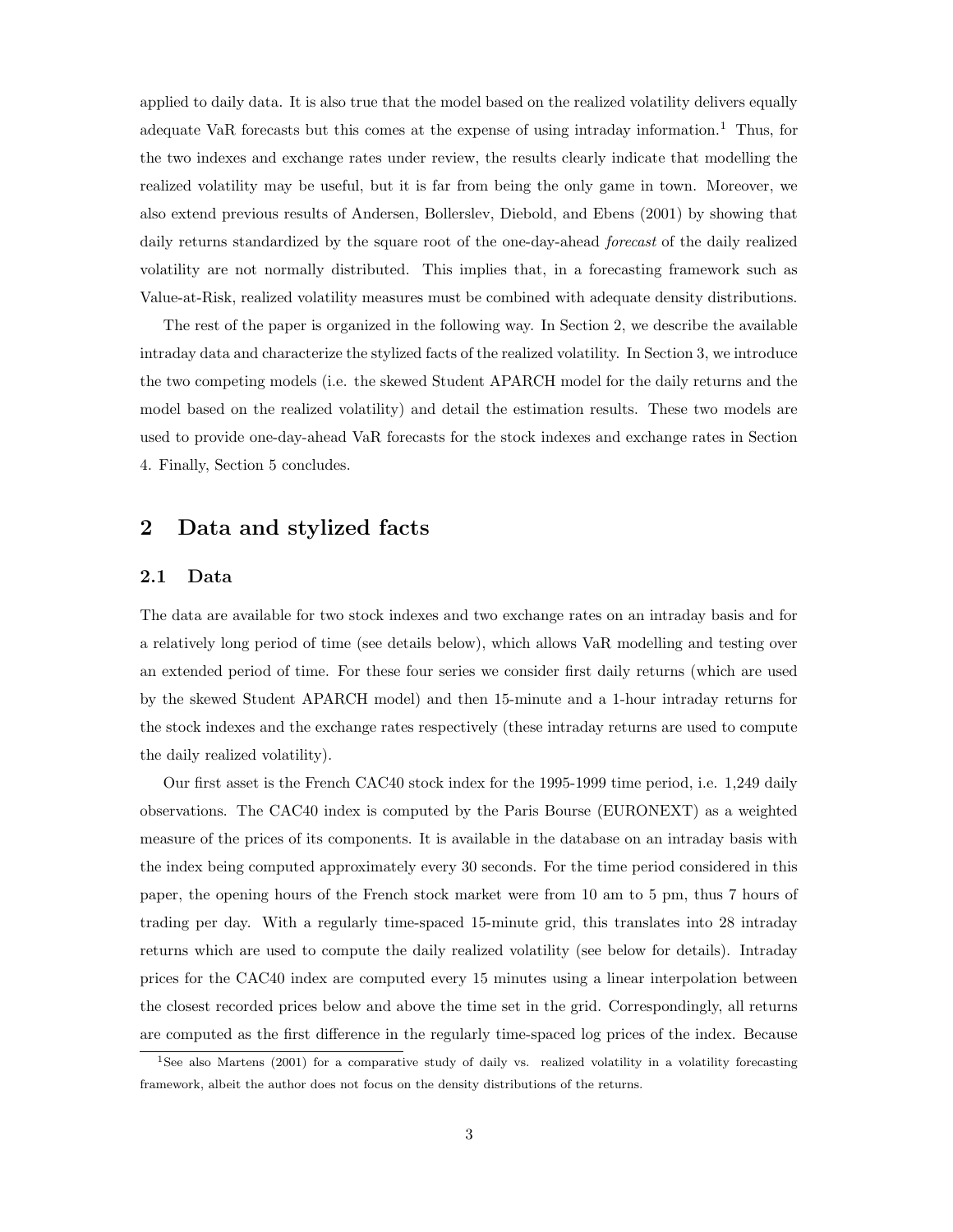the exchange is closed from 5 pm to 10 am of the next day, the first intraday return (computed at 10h15 when working with a 15-minute time grid for example) is the first difference between the log price at 10h15 and the log price at 5 pm the day before. Daily returns in percentage are defined as 100 times the first difference of the log of the closing prices.<sup>2</sup>

Our second dataset contains 12 years (from January 1989 to December 2000, or 3,241 daily observations) of tick-by-tick prices for the SP500 futures contracts traded on the Chicago Mercantile Exchange. Such SP500 futures contracts are traded from 8h30 to 15h10 Chicago time, i.e. from 9h30 to 16h10 New York time. To conveniently define 15-minute returns, we remove all prices recorded after 16h New York time.<sup>3</sup> Like for the CAC40 dataset, intraday prices at the 15-minute frequency are the outcomes of a linear interpolation between the closest recorded prices (for the nearest contract to maturity) below and above the times in the 15-minute grid.<sup>4</sup> Returns are computed as the first difference of the regularly time-spaced log prices of the index, with the overnight return included in the first intraday return. Daily returns in percentage are defined as 100 times the first difference of the log of the closing prices.

Our third and fourth datasets contain hourly data for two major exchange rates, the Japanese yen (YEN) and the Deutsche Mark (DEM) against the US Dollar (USD). For these two exchange rates, we have about 12 years of intraday data, from January 1989 to February 2001. During this period, the US Dollar, the DEM and the YEN were the main currencies traded in the FOREX market, and thus the volatility of the DEM-USD and YEN-USD currency returns made up most of the currency risk faced by large institutional investors and international corporations. The raw data consists of all interbank DEM-USD and YEN-USD bid-ask quotes displayed on the Reuters FXFX screen during this period. These quotes are indicative quotes but have been shown to be adequate inputs for computing intraday returns, see for example Danielsson and Payne (2002). Note that intraday FOREX returns computed from quoted bid-ask prices are subject to various market microstructure 'frictions', e.g. strategic quote positioning and inventory control. Such features are generally immaterial when analyzing longer horizon returns, but may distort the statistical properties of the underlying 'fundamental' high-frequency intraday returns. The sampling frequency at which such considerations become a concern is intimately related to market activity. For our exchange rate series, preliminary analysis based on the methods of Andersen, Bollerslev, Diebold, and Labys (2000b) and Oomen (2001) suggest that the use of equally-spaced thirty-minute or hourly returns strikes a satisfactory balance between the accuracy of the continuous-record asymptotics underlying the construction of our realized volatility measures

 ${}^{2}$ By definition and using the properties of the log distribution, the sum of the intraday returns is equal to the observed daily return based on the closing prices.

<sup>3</sup>Thus the last recorded price for the futures at 16h corresponds more or less to the closing price of the "cash" SP500 index computed from its constituents traded on the NYSE or NASDAQ.

<sup>4</sup>The choice of the nearest contract to maturity means that we always select very liquid futures contracts.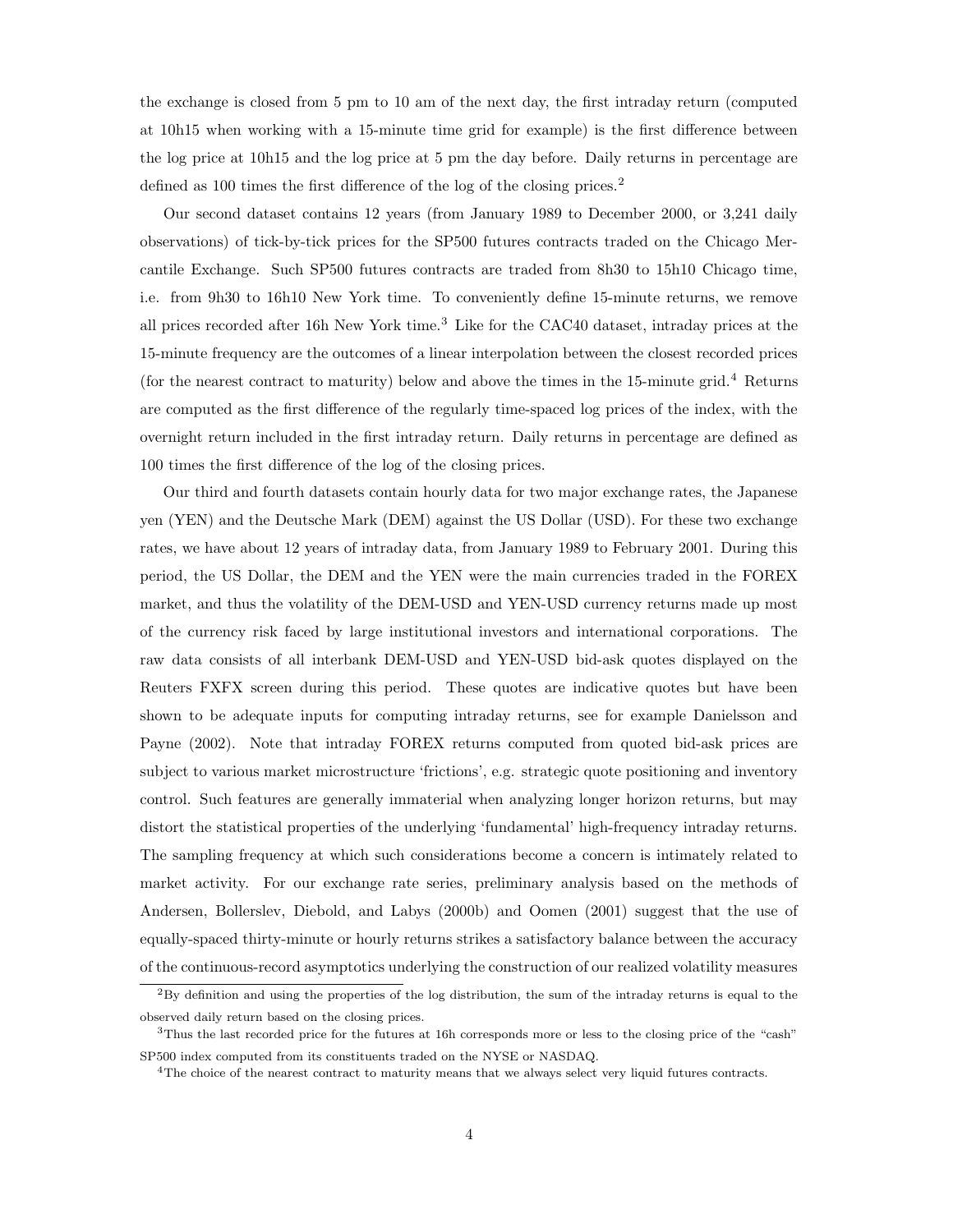on the one hand, and the confounding influences from the market microstructure frictions on the other. As standard in the literature, we compute hourly exchange rate prices from the linearly interpolated logarithmic average of the bid and ask quotes for the two ticks immediately before and after the hourly time stamps throughout the global 24-hour trading day. Next we obtain hourly returns as 100 times the first difference of the equally time-spaced logarithmic prices. To avoid the so-called week-end effect (there are almost no currency trades during the week-end), we exclude all returns from Friday 21:00 GMT until Sunday 21:00 GMT.

#### 2.2 Realized volatility: definition and stylized facts

Estimating and forecasting volatility is a key issue in empirical finance. After the introduction of the ARCH model by Engle (1982) or the Stochastic Volatility (SV) model (see Taylor, 1994) and their various extensions, a new generation of conditional volatility models has been advocated recently by Taylor and Xu (1997) and Andersen and Bollerslev (1998), i.e. models making used of the realized volatility. See also the more recent work by Andersen, Bollerslev, Diebold, and Ebens (2001) or Andersen, Bollerslev, Diebold, and Labys (2001a).

The origin of 'realized volatility' is not as recent as it would seem at first sight. Merton (1980) already mentioned that, provided data sampled at a high frequency are available, the sum of squared realizations can be used to estimate the variance of an i.i.d. random variable. Taylor and Xu (1997) and Andersen and Bollerslev (1998) (among others) show that daily realized volatility may be constructed simply by summing up intraday squared returns. Assuming that a day can be divided in N equidistant periods and if  $y_{i,t}$  denotes the intradaily return of the  $i^{th}$  interval of day  $t$ , it follows that the daily volatility for day  $t$  can be written as:

$$
\left[\sum_{i=1}^{N} y_{i,t}\right]^2 = \sum_{i=1}^{N} y_{i,t}^2 + 2\sum_{i=1}^{N} \sum_{j=i+1}^{N} y_{j,t} y_{j-i,t}.
$$
 (1)

If the returns have a zero mean and are uncorrelated,  $\sum_{n=1}^{N}$  $i=1$  $y_{i,t}^2$  is a consistent (see Andersen, Bollerslev, Diebold, and Labys, 2001) and unbiased <sup>5</sup> estimator of the daily variance  $\sigma_t^2$ . Because all squared returns on the right side of this equation are observed when intraday data (at equidistant periods) are available,  $\left[\sum_{i=1}^{N}\right]$  $\sum_{i=1}^{N} y_{i,t}$ <sup>2</sup> is called the daily *realized* volatility.

By summing high-frequency squared returns we may then obtain an 'error free/model free' measure of the daily volatility.<sup>6</sup> However, choosing a very high sampling frequency (e.g. 30-second

<sup>5</sup>Areal and Taylor (2000) show that even if this estimator is consistent and unbiased, it has not the least variance when N is finite. These authors propose to weight the intraday squared returns by a factor proportional to the intraday activity. This deflator may be obtained easily by applying Taylor and Xu's (1997) variance multiplier or the Flexible Fourier Function (FFF) of Andersen and Bollerslev (1997). Due to the strong similarity of the results with the 'non weighted squared returns', we do not report the results using Areal and Taylor's (2000) approach.

<sup>&</sup>lt;sup>6</sup>The theory of quadratic variation shows that, under suitable conditions, realized volatility is not only an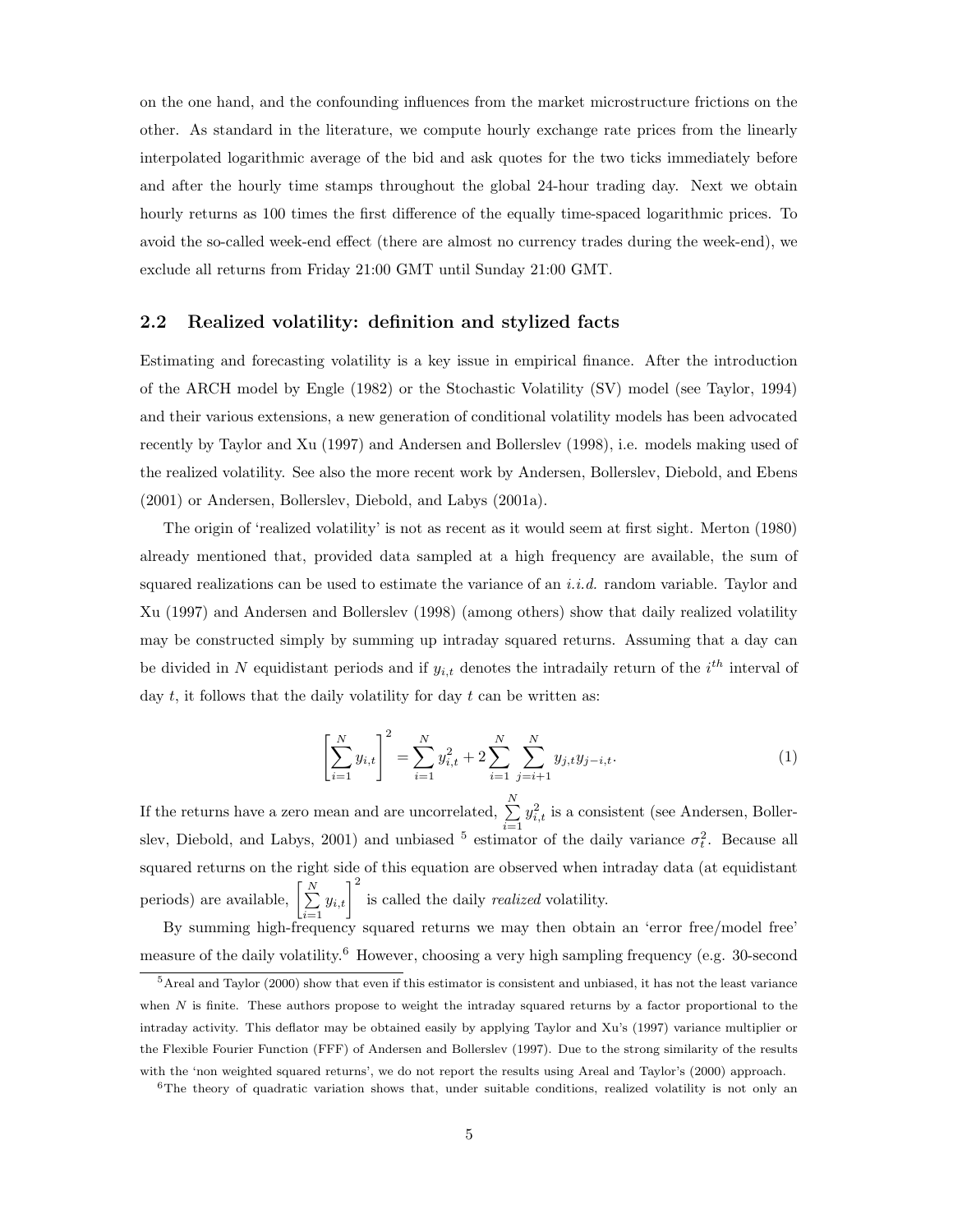or 1-minute frequency) may introduce a bias in the variance estimate due to market microstructure effects (bid-ask bounces, price discreteness or non-synchronous trading). As a trade off between these two biases, Andersen, Bollerslev, Diebold, and Labys (2001a) propose the use of 5-minute returns to compute daily realized volatility. Using the FTSE-100 stock index on the 1990-2000 time period, Oomen (2001) shows that the realized volatility measure increases when the sampling interval decreases while the summation of the cross terms in Equation (1) decreases. By comparing the average daily realized volatility and the autocovariance bias factor, Oomen (2001) argues that the optimal sampling frequency for his dataset suggests using 25-minute returns. For our two stock indexes, a sampling frequency of about 15-minute was found to be optimal.<sup>7</sup> For the exchange rates, we choose a sampling frequency of one hour.

Although the empirical work on realized volatility is still in its infancy, some stylized facts have already been ascertained:<sup>8</sup>

- First, the unconditional distribution of the realized volatility is highly skewed and kurtosed. On the other hand, the unconditional distribution of the logarithmic realized volatility is nearly Gaussian.
- Secondly, the (logarithmic) realized volatility appears to be fractionally integrated. Indeed, volatility shocks die out very slowly, neither in accordance with an ARMA structure (which implies an exponential decay) nor with a unit root process. Correspondingly, the ACF decreases very slowly.
- Finally, according to Ebens (1999) who analyzes the Dow Jones Industrial portfolio over the January 1993 to May 1998 period, the (logarithmic) realized volatility of stock indexes are non-linear in returns. This feature is also well known in ARCH type models and is known as the leverage effect: past negative shocks on the stock index returns have a larger impact on current (realized) volatility than past positive shocks (see Black, 1976; French, Schwert, and Stambaugh, 1987; Pagan and Schwert, 1990 and Zakoian, 1994). Note that an alternative explanation for this asymmetry is provided by the 'volatility feedback' effect, see Campbell and Hentschel (1992). This also holds for realized stock volatility, but the leverage effect seems to be of minor economic importance, see Andersen, Bollerslev, Diebold, and Ebens (2001).

unbiased ex-post estimator of daily return volatility, but also asymptotically free of measurement error (Andersen, Bollerslev, Diebold, and Labys, 2001).

<sup>7</sup>To find the optimal sampling frequency, Oomen (2001) suggests to plot both the sum of squared intra-daily returns and the autocovariance bias factor versus the sampling frequency. The 'optimal' sampling frequency is chosen as the highest available frequency for which the autocovariance bias term has disappeared.

<sup>8</sup> In a preliminary version we highlighted these stylized facts on the two stock indexes. See Giot and Laurent (2001a) for more details. Additional stylized facts about realized volatility are available in Andersen, Bollerslev, Diebold, and Ebens (2001) or Andersen, Bollerslev, Diebold, and Labys (2001a).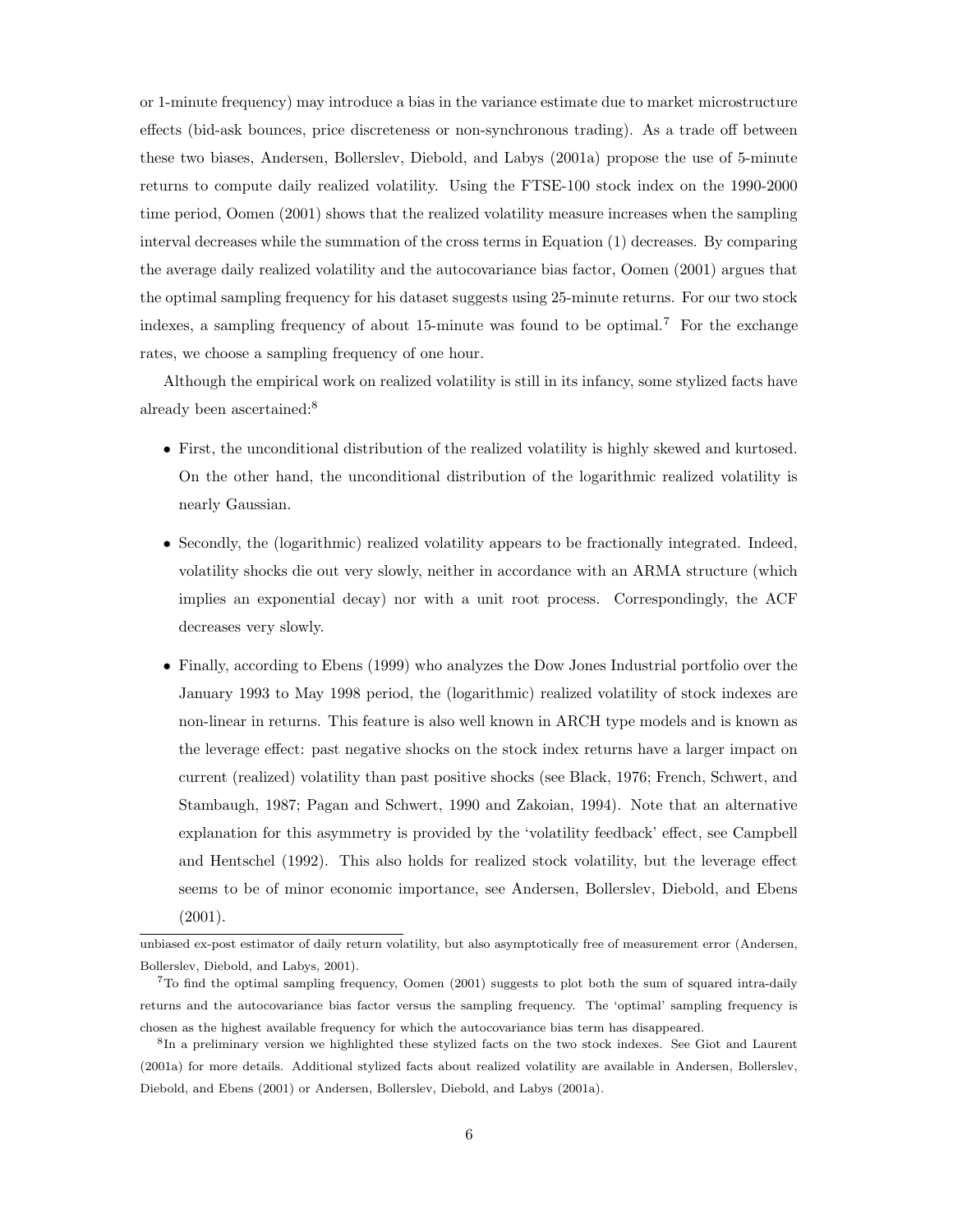## 3 Two competing models

Realized volatility was reviewed in the preceding section and we can now introduce an econometric model for the daily VaR based on this measure. Subsection 3.2 is devoted to this topic. As the goal of the paper is to compare the performance of an ARCH type model directly applied to the daily data with the performance of a model based on the realized volatility, we also need to characterize the skewed Student APARCH model that will be needed for the daily data. This is done in the next subsection.

#### 3.1 ARCH type models

A series of asset returns  $y_t$   $(t = 1, \ldots, T)$ , known to be conditionally heteroscedastic, is typically modelled as follows:

$$
y_t = \mu_t + \varepsilon_t \tag{2}
$$

$$
\varepsilon_t = \sigma_t z_t \tag{3}
$$

$$
\mu_t = c(\eta | \Omega_{t-1}) \tag{4}
$$

$$
\sigma_t = h(\eta | \Omega_{t-1}), \tag{5}
$$

where  $c(.|\Omega_{t-1})$  and  $h(.|\Omega_{t-1})$  are functions of  $\Omega_{t-1}$  (the information set at time  $t-1$ ), and depend on an unknown vector of parameters  $\eta$ ;  $z_t$  is an independently and identically distributed (*i.i.d.*) process, independent of  $\Omega_{t-1}$ , with  $E(z_t) = 0$  and  $Var(z_t) = 1$ ;  $\mu_t$  is the conditional mean of  $y_t$ and  $\sigma_t^2$  is its conditional variance.

Because daily returns are known to exhibit some serial autocorrelation, we fit an  $AR(n)$  structure on the  $y_t$  series for all specifications:<sup>9</sup>

$$
\Psi\left(L\right)\left(y_t - \mu\right) = \varepsilon_t,\tag{6}
$$

where  $\Psi(L) = 1 - \psi_1 L - \dots - \psi_n L^n$ . In this case,  $\mu_t = \mu + \sum_{i=1}^n$  $\sum_{i=1} \psi_i (y_{t-i} - \mu).$ 

We now consider two possible specifications for the conditional variance of  $\varepsilon_t$ . First we detail one of the most simple (but widely used by market practitioners) measure of volatility, the Risk-Metrics volatility specification. Next we consider the APARCH model, which is one of the most flexible ARCH-type model.

#### 3.1.1 RiskMetrics

In its most simple form, it can be shown that the basic RiskMetrics model is equivalent to a normal Integrated GARCH (1, 1) model where the autoregressive parameter is set at a prespecified value

<sup>9</sup>The serial autocorrelation found in daily returns is not necessarily at odds with the efficient market hypothesis. See Campbell, Lo, and MacKinlay (1997) for a detailed discussion.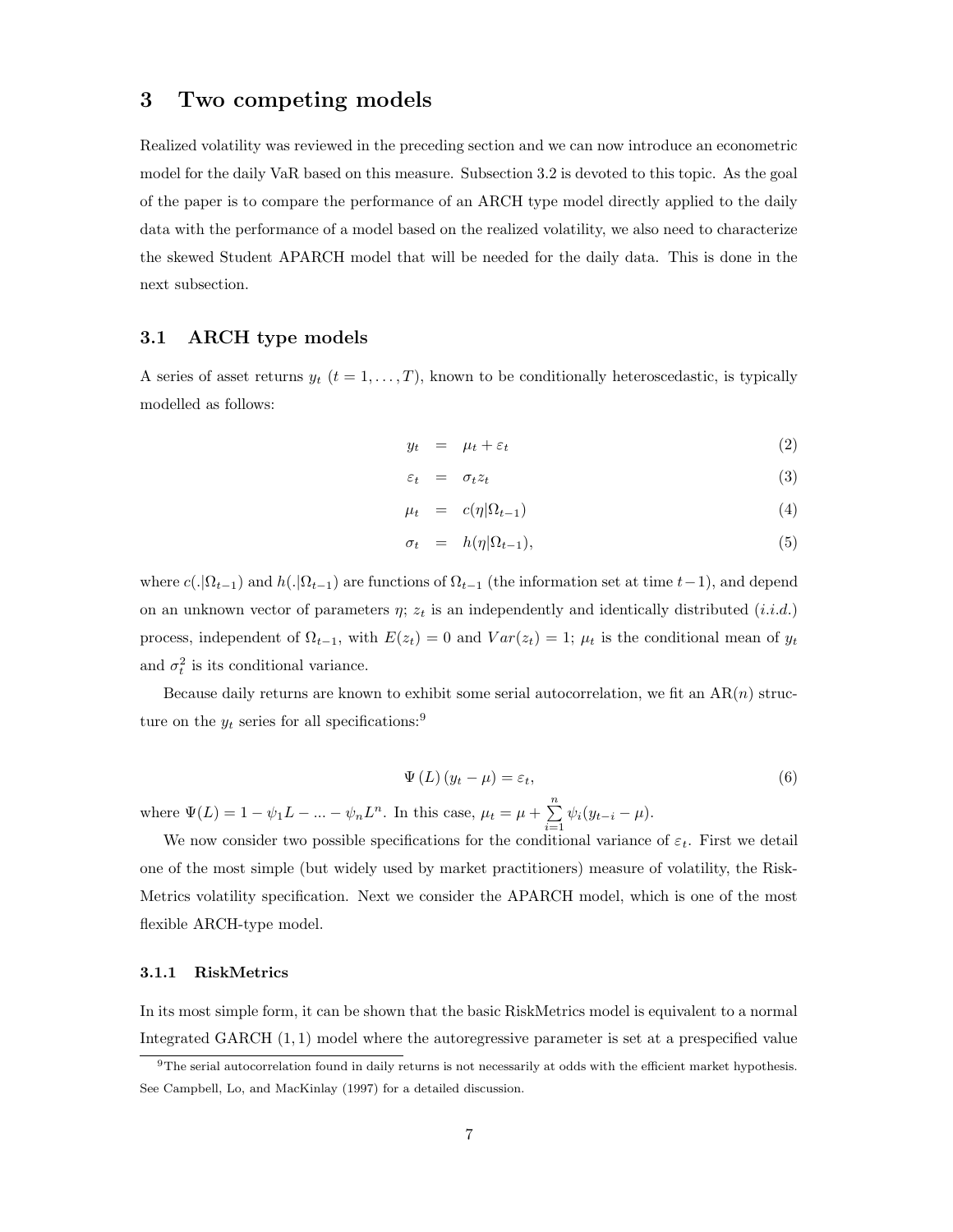of 0.94 and the coefficient of  $\varepsilon_{t-1}^2$  is equal to 0.06. In this specification, we have that  $z_t$  is i.i.d.  $N(0, 1)$  and  $\sigma_t^2$  is defined as:

$$
\sigma_t^2 = 0.06\varepsilon_{t-1}^2 + 0.94\sigma_{t-1}^2. \tag{7}
$$

Therefore the RiskMetrics specification does not require estimation of unknown parameters in the volatility equation as all parameters are preset at given values. Although this is a crude way of modelling volatility, it is widely used by practitioners as this method often gives acceptable short-term volatility forecasts and it is very simple to use/program in Excel sheets.

#### 3.1.2 Skewed Student APARCH

Recently, Giot and Laurent (2001b) have shown that (unlike the RiskMetrics model or more simple ARCH-type models) the skewed Student APARCH (in short SKST APARCH) model does provide accurate VaR forecasts, both for the right and left tails of the distribution of returns. The APARCH (Ding, Granger, and Engle, 1993) is an extension of the GARCH model of Bollerslev  $(1986)$  that nests at least seven GARCH specifications. In the case of an APARCH $(1,1)$ , Equation (5) is:

$$
\sigma_t = \left[ \omega + \alpha_1 \left( |\varepsilon_{t-1}| - \alpha_n \varepsilon_{t-1} \right)^{\delta} + \beta_1 \sigma_{t-1}^{\delta} \right]^{1/\delta}, \tag{8}
$$

where  $\omega, \alpha_1, \alpha_n, \beta_1$  and  $\delta$  are additional parameters to be estimated.  $\delta$  ( $\delta > 0$ ) plays the role of a Box-Cox transformation of  $\sigma_t$ , while  $\alpha_n$  (-1 <  $\alpha_n$  < 1), reflects the so-called leverage effect. The properties of the APARCH model have been studied recently by He and Teräsvirta (1999a, 1999b).

In VaR applications, the choice of an appropriate distribution for the innovation process  $(z_t)$  is an important issue as it directly affects the 'quality' of the estimation of the required quantiles. As in Giot and Laurent (2001b) or Giot (2003), we use a standardized version of the skewed Student distribution introduced by Fernández and Steel  $(1998).^{10}$  According to Lambert and Laurent (2001) and provided that  $v > 2$ , the innovation process  $z_t$  is said to be (standardized) skewed Student distributed, i.e.  $z_t \sim SKST(0, 1, \xi, v)$ , if:

$$
f(z_t|\xi, v) = \begin{cases} \frac{2}{\xi + \frac{1}{\xi}} sg\left[\xi\left(sz_t + m\right)|v\right] & \text{if } z_t < -\frac{m}{s} \\ \frac{2}{\xi + \frac{1}{\xi}} sg\left[\left(sz_t + m\right)/\xi|v\right] & \text{if } z_t \ge -\frac{m}{s} \end{cases}, \tag{9}
$$

<sup>&</sup>lt;sup>10</sup>Giot and Laurent (2001b) show that an AR-APARCH model with a skewed Student density succeeds in correctly forecasting (both in- and out-of-sample) the one-day-ahead VaR for three international stock indexes and three U.S. stocks of the Dow Jones index. Models based on the normal or Student distributions clearly underperform when applied to the same datasets.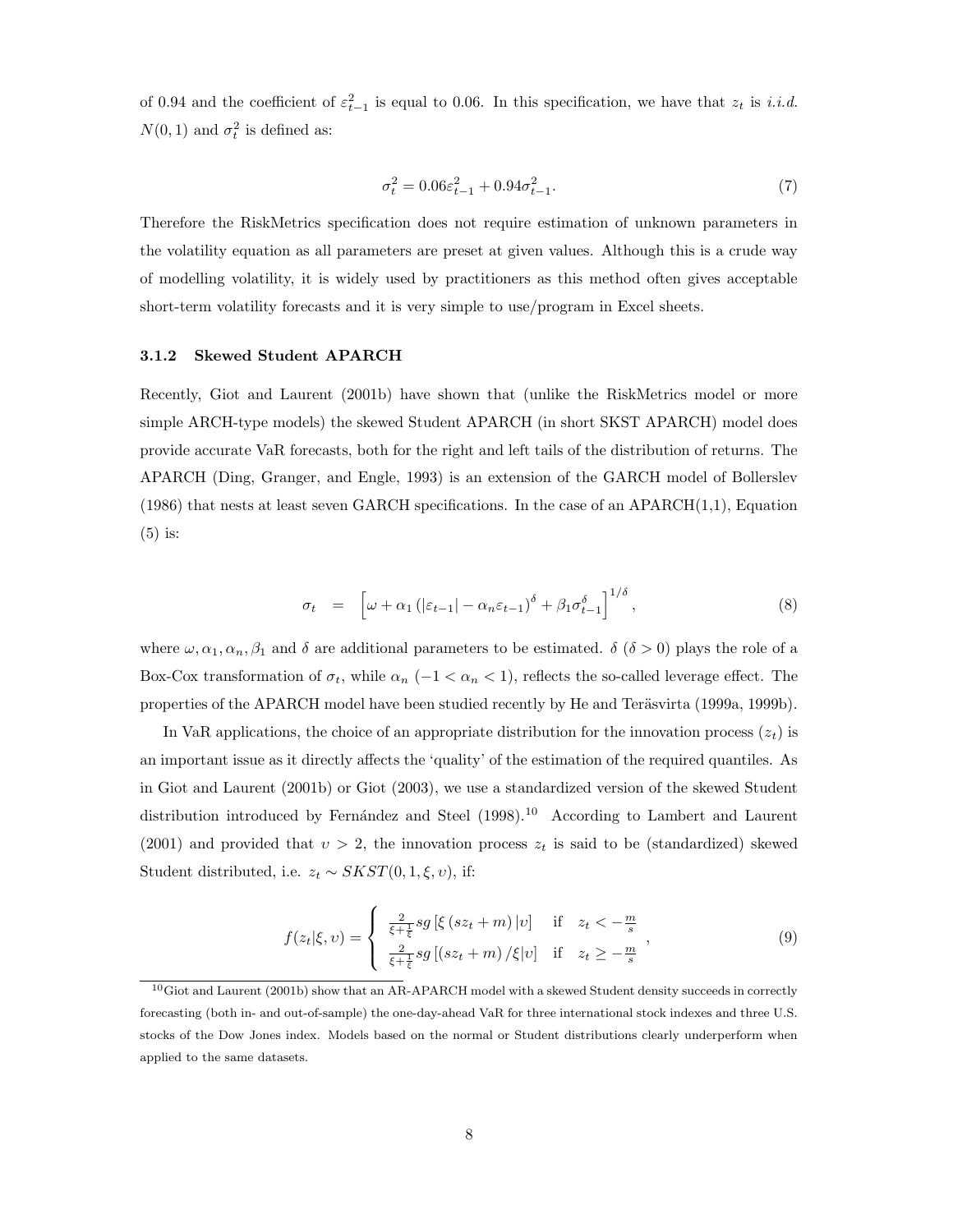where  $g(|v\rangle)$  is a symmetric (unit variance) Student density and  $\xi$  is the asymmetry coefficient.<sup>11</sup> Parameters  $m$  and  $s<sup>2</sup>$  are respectively the mean and the variance of the non-standardized skewed Student:

$$
m = \frac{\Gamma\left(\frac{\nu - 1}{2}\right)\sqrt{\nu - 2}}{\sqrt{\pi}\Gamma\left(\frac{\nu}{2}\right)} \left(\xi - \frac{1}{\xi}\right)
$$
\n(10)

and

$$
s^2 = \left(\xi^2 + \frac{1}{\xi^2} - 1\right) - m^2.
$$
 (11)

In short,  $\xi$  models the asymmetry, while v accounts for the tail thickness. See Lambert and Laurent (2001) for a discussion of the link between these two parameters and the skewness and the kurtosis.

#### 3.2 Realized volatility model

Regarding the realized volatility, its main features are that the logarithmic realized volatility is approximately normal, appears to be fractionally integrated and correlated with past negative shocks (see Section 2.2). To take these properties into account, let us consider the following  $ARFIMAX(0,d,1)$  model (initially developed by Granger, 1980 and Granger and Joyeux, 1980 among others):

$$
(1 - L)^d (\ln RV_t - \mu_0 - \mu_1 y_{t-1} - \mu_2 y_{t-1}^{-}) = (1 + \theta_1 L) u_t
$$
  

$$
(1 - L)^d = \sum_{k=0}^{\infty} \frac{\Gamma(d+1)}{\Gamma(k+1) \Gamma(d-k+1)} L^k,
$$
 (12)

where L is the lag operator,  $\mu_0$ ,  $\mu_1$ ,  $\mu_2$ ,  $\theta_1$  and d are parameters to be estimated,  $u_t$  is an *i.i.d.* random process with mean 0 and variance  $\sigma_u$ ,  $\ln RV_t$  is the logarithm of the realized volatility computed from the intraday returns observed for day t,  $y_t$  is the daily return on day t,  $y_t^-$  takes the value 0 when  $y_t > 0$  and the value  $y_t$  when  $y_t < 0$ . Note that to determine the orders of this ARFIMA model we rely on the Schwarz (SC) information criterion.

When  $u_t \sim N(0, \sigma_u^2)$ , we have by definition that  $\exp(u_t) \sim log N(0, \sigma_u^2)$  (where  $log N$  denotes the log-normal distribution). Thus, the conditional realized volatility is computed according to:

$$
RV_{t|t-1} = \exp\left(\ln RV_t - \hat{u}_t + \frac{1}{2}\hat{\sigma}_u^2\right),\tag{13}
$$

where  $\hat{u}_t$  denotes the estimated value of  $u_t$  by Equation (12) and  $\hat{\sigma}_u^2$  is the estimated variance of  $u_t$  in the same equation.

<sup>&</sup>lt;sup>11</sup>The asymmetry coefficient  $\xi > 0$  is defined such that the ratio of probability masses above and below the mean is  $\frac{\Pr(\epsilon \geq 0|\xi)}{\Pr(\epsilon \leq 0|\xi)} = \xi^2$ . Note also that the density  $f(\epsilon | 1/\xi, v)$  is the symmetric of  $f(\epsilon | \xi, v)$  with respect to the mean. Therefore, working with  $\ln(\xi)$  might be preferable to indicate the sign of the skewness.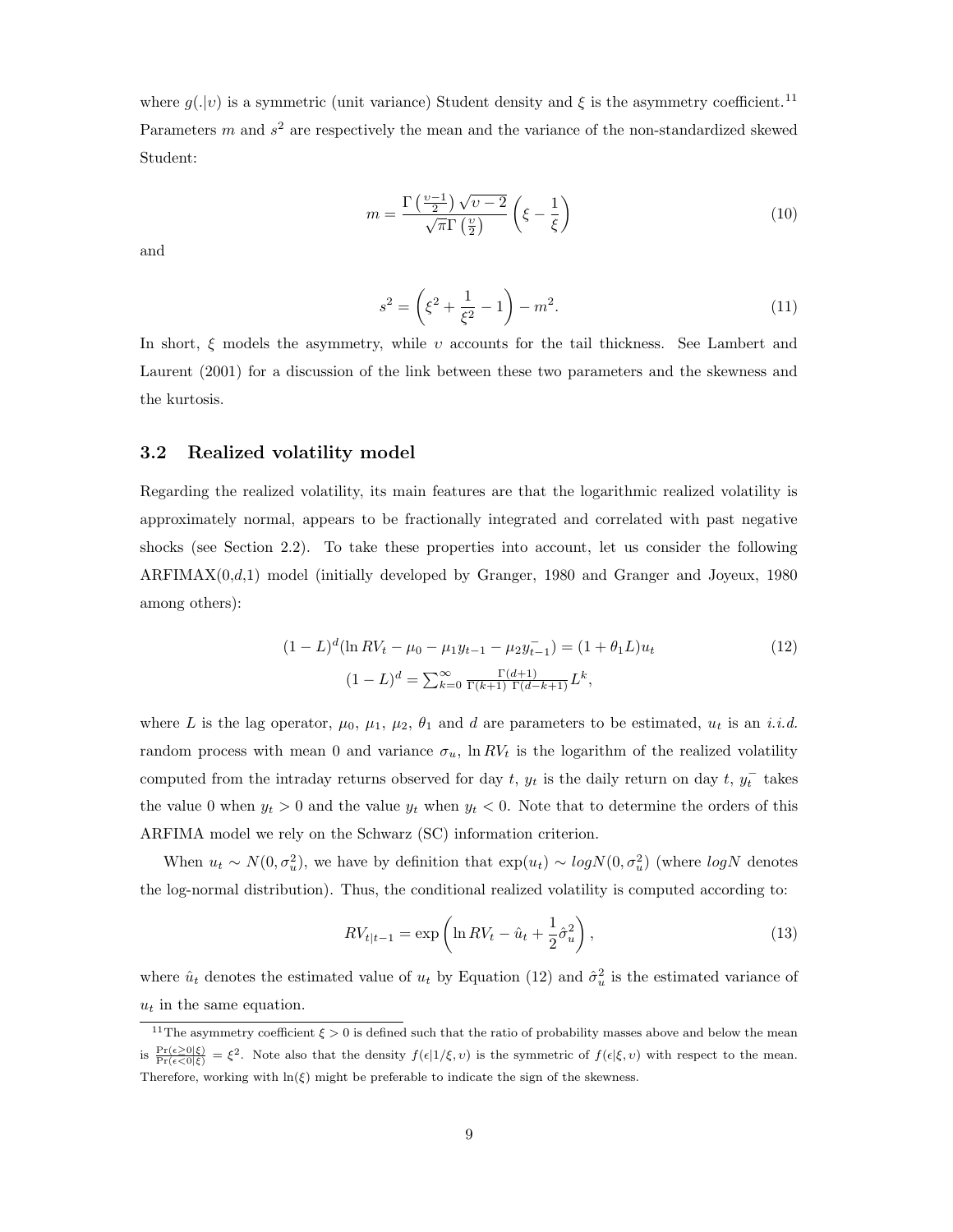To compute a one-day-ahead forecast for the VaR of the daily returns  $y_t$  using the conditional realized volatility, we now reestimate the model defined by Equations (2)-(5), where the conditional mean is the usual  $AR(n)$  process while the conditional variance is proportional to  $RV_{t|t-1}$  detailed above, i.e.  $\sigma_t^2 = \sigma^2 RV_{t|t-1}$  (with  $\sigma^2$  being an additional parameter to be estimated). In other words all the dynamics of the conditional variance is assumed to be captured by the ARFIMAX model. This assumption will be tested in the empirical application. Note that  $\sigma^2$  is used to ensure that the rescaled innovations of the second step have a unit variance.

This specification is almost identical to the specification introduced in Subsection 3.1, but in this case the conditional volatility for the daily returns is proportional to the conditional realized volatility  $RV_{t|t-1}$  and thus uses the information provided by the intradaily returns of day  $t-1$ . As in Subsection 3.1, an adequate distribution for the innovation process  $(z_t)$  should be selected. The recent empirical literature (see Andersen, Bollerslev, Diebold, and Ebens, 2001) has stressed that daily returns standardized by their ex-post realized volatility  $(RV_t)$  are nearly Gaussian. Hence an obvious first choice for the distribution of  $z_t$  would be the Gaussian distribution. However, because we want to forecast the one-day-ahead VaR,  $RV_t$  is not observed at time  $t-1$  and one has to rely on its one-day-ahead forecast, i.e.  $RV_{t|t-1}$ . As shown in the next subsection, this seemingly minor change has far-reaching consequences as it invalidates the choice of the normal distribution as an adequate distribution for  $z_t$ . Therefore, we suggest the use of the skewed Student distribution introduced above (or SKST RV model) to take into account the skewness and kurtosis of  $z_t$ . We also present results for the normal distribution (in short Normal RV model) to motivate our choice of a more flexible density distribution and allow for a comparison with recent results given in the literature on realized volatility.

#### 3.3 Estimation results

In this subsection, we report estimation results for the two competing models detailed in Sections 3.1 and 3.2. Estimation of the GARCH-type models is done by approximate maximum likelihood using G@RCH 3.0 (see Laurent and Peters, 2002). Estimation of Equation (12) is carried out by exact maximum likelihood (Sowel, 1992) under the normality assumption using ARFIMA 1.0 (see Ooms and Doornik, 1998 and Doornik and Ooms, 1999) and conditional sum-of-squares maximum likelihood (Hosking, 1981) using G@RCH 3.0 (see Laurent and Peters).<sup>12</sup> Because the estimation procedures provide very similar outcomes, we only report the results obtained with the first method. Finally, estimation of the second step involved in the realized volatility approach is carried out using G@RCH 3.0. The Ox codes are available upon request.

Our first framework uses the daily models defined in Sections 3.1.1 and 3.1.2. To simplify the

 $12$ The finite sample properties of the conditional sum-of-squares maximum likelihood have been investigated by Chung and Baillie (1993).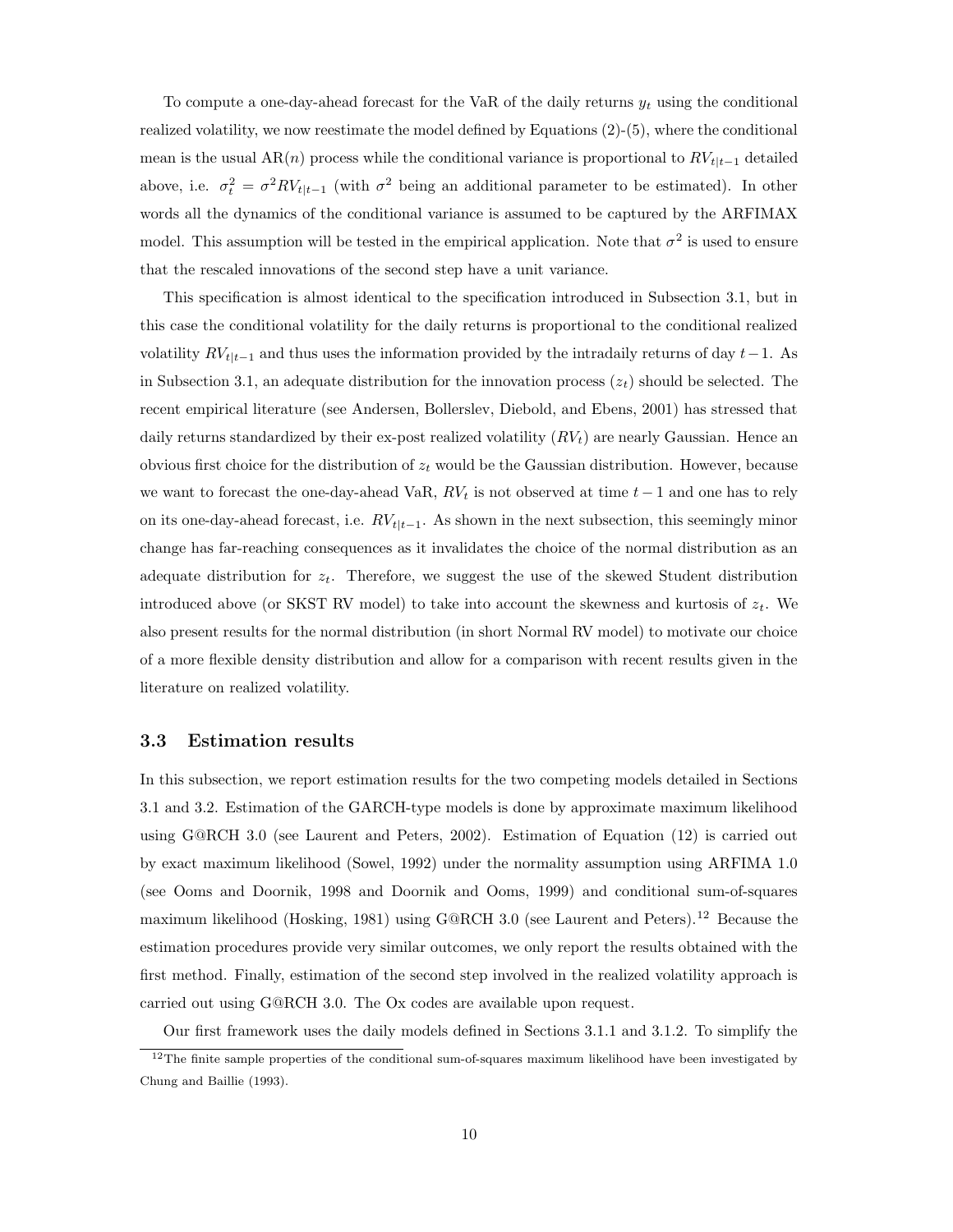layout of the tables we only report the results pertaining to the conditional variance equation and the skewed Student density. Note that, based on the SC criterion, an AR(1) specification has been selected for the conditional mean of the SP500 index returns while no dynamics is needed for the other series. To check the adequacy of the overall conditional density, we first rely on the Pearson goodness-of-fit test that compares the empirical distribution with the theoretical one (see the application). For a given q number of cells, the Pearson goodness-of-fit statistics is:

$$
P(g) = \sum_{i=1}^{g} \frac{(n_i - En_i)^2}{En_i},
$$
\n(14)

where  $n_i$  is the number of observations in cell i and  $En_i$  is the expected number of observations (based on the ML estimates). For *i.i.d.* observations and under the null of a correct distribution,  $P(g)$  is distributed as a  $\chi^2(g-1)$ . Actually, as shown by Palm and Vlaar (1997), the asymptotic distribution of  $P(g)$  is bounded between a  $\chi^2(g-1)$  and a  $\chi^2(g-k-1)$  where k is the number of estimated parameters. Since our conclusions hold for both critical values and for various values of g, we report the significance levels relative to  $\chi^2(g-1)$ , with  $g=20$ , i.e.  $P(20)$  in the tables.

The results given in Table 1 show that:

- $\beta_1$  is close to 1 but significantly different from 1 for all series, which indicates a high degree of volatility persistence.<sup>13</sup> Furthermore, in all cases the APARCH models are stationary in the sense that  $\alpha_1 E(|z| - \alpha_n z)^{\delta} + \beta_1$  is lower than 1.
- $\delta$  is close to 1 for the SP500 index and not significantly different from 2 for the other series: the APARCH models the conditional standard deviation for the SP500 and the conditional variance for the other time series.
- For the stock indexes,  $\alpha_n$  is significantly positive: negative returns lead to higher subsequent volatility than positive returns (asymmetry in the conditional variance). However, no leverage effect is detected for the exchange rates.
- $-$  v is much larger for the CAC40 index than for the other series: daily returns of the SP500 index, YEN-USD and DEM-USD exchange rates display a much larger kurtosis and exhibit fatter tails than returns for the French data.
- For the two exchange rates,  $\ln(\xi)$  is significantly different from 0, which indicates that the innovations of the YEN-USD (resp. DEM-USD) returns are positively (resp. negatively) skewed while those of the CAC40 and the SP500 indexes are symmetric.

<sup>&</sup>lt;sup>13</sup>Tse (1998) extended the APARCH by including a pure long memory feature (FIAPARCH). LR tests between the APARCH and the FIAPARCH clearly reject the FIAPARCH specification.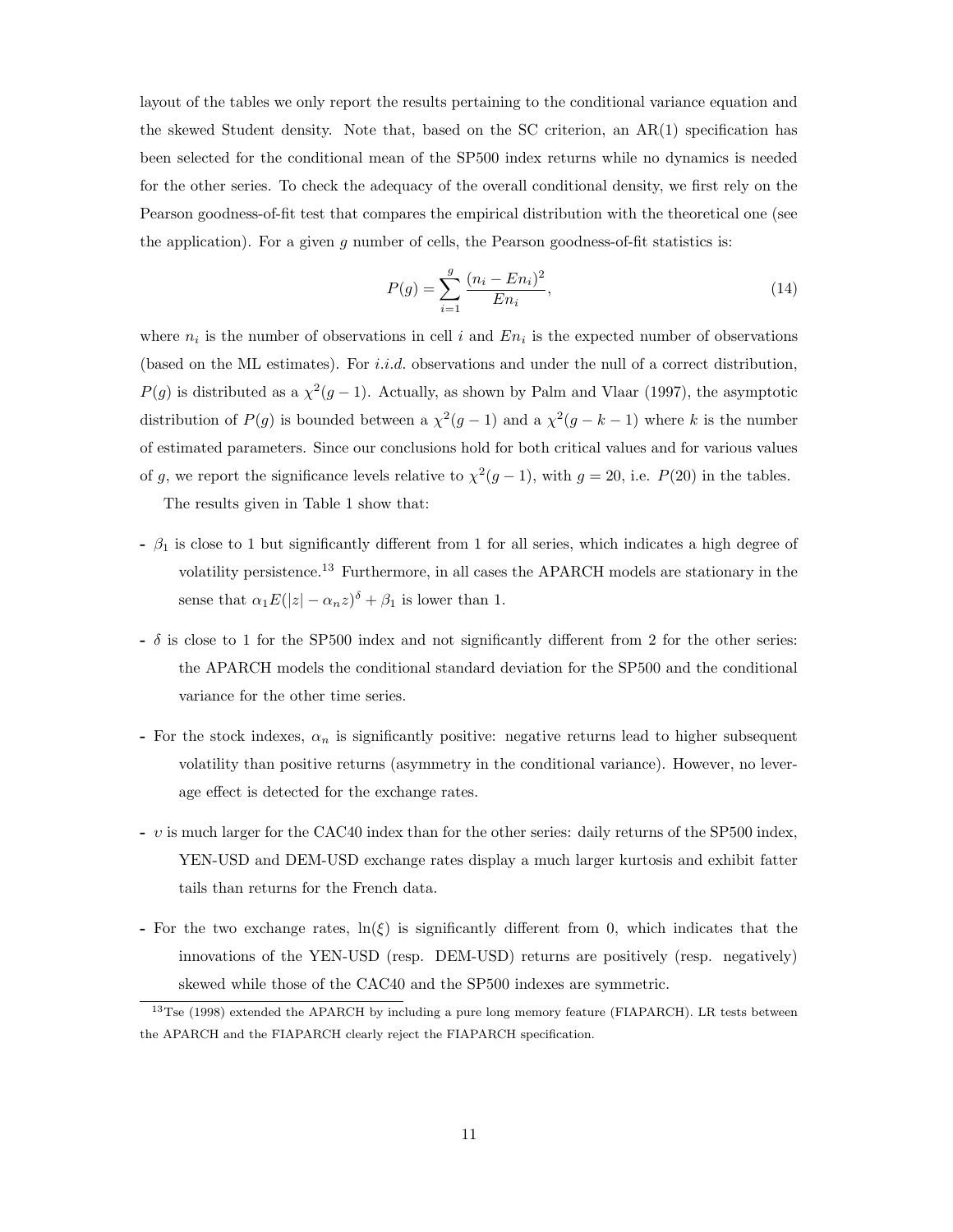|                                                   | CAC40           | <b>SP500</b>    | YEN-USD         | DEM-USD         |  |
|---------------------------------------------------|-----------------|-----------------|-----------------|-----------------|--|
| $\omega$                                          | 0.196(0.011)    | 0.006(0.003)    | 0.011(0.004)    | 0.006(0.003)    |  |
| $\alpha_1$                                        | 0.040(0.014)    | 0.054(0.010)    | 0.076(0.015)    | 0.048(0.010)    |  |
| $\alpha_n$                                        | 0.439(0.189)    | 0.583(0.108)    | $-0.039(0.069)$ | 0.026(0.066)    |  |
| $\beta_1$                                         | 0.944(0.015)    | 0.953(0.009)    | 0.916(0.015)    | 0.944(0.011)    |  |
| $\delta$                                          | 1.783(0.533)    | 0.980(0.144)    | 1.712(0.302)    | 1.840(0.310)    |  |
| $\ln(\xi)$                                        | $-0.062(0.042)$ | $-0.026(0.024)$ | 0.087(0.025)    | $-0.059(0.025)$ |  |
| $\upsilon$                                        | 13.254(4.625)   | 5.542(0.515)    | 5.243(0.499)    | 6.757(0.773)    |  |
| $Q_{20}$                                          | 23.246 [0.277]  | 22.617 [0.255]  | 15.629 [0.739]  | 15.357 [0.756]  |  |
| $Q_{20}^2$                                        | 13.824 [0.740]  | 14.924 [0.667]  | 18.111 [0.448]  | 7.810 [0.981]   |  |
| $P_{20}$                                          | 13.282 [0.834]  | 10.543 [0.938]  | 13.847 [0.793]  | 14.840 [0.753]  |  |
| $\alpha_1 E( z  - \alpha_n z)^{\delta} + \beta_1$ | 0.992           | 0.994           | 0.985           | 0.990           |  |

Table 1: Skewed Student (SKST) APARCH

Estimation results for the volatility specification of the skewed Student APARCH model on the daily returns of the CAC40 and SP500 stock indexes and the YEN-USD and DEM-USD exchange rates. Standard errors are reported in parentheses.  $Q_{20}$  and  $Q_{20}^2$  are respectively the Ljung-Box Q-statistic of order 20 computed on the standardized residuals and squared standardized residuals.  $P_{20}$  is the Pearson goodness-of-fit statistics with 20 cells. P-values of the statistics are reported in brackets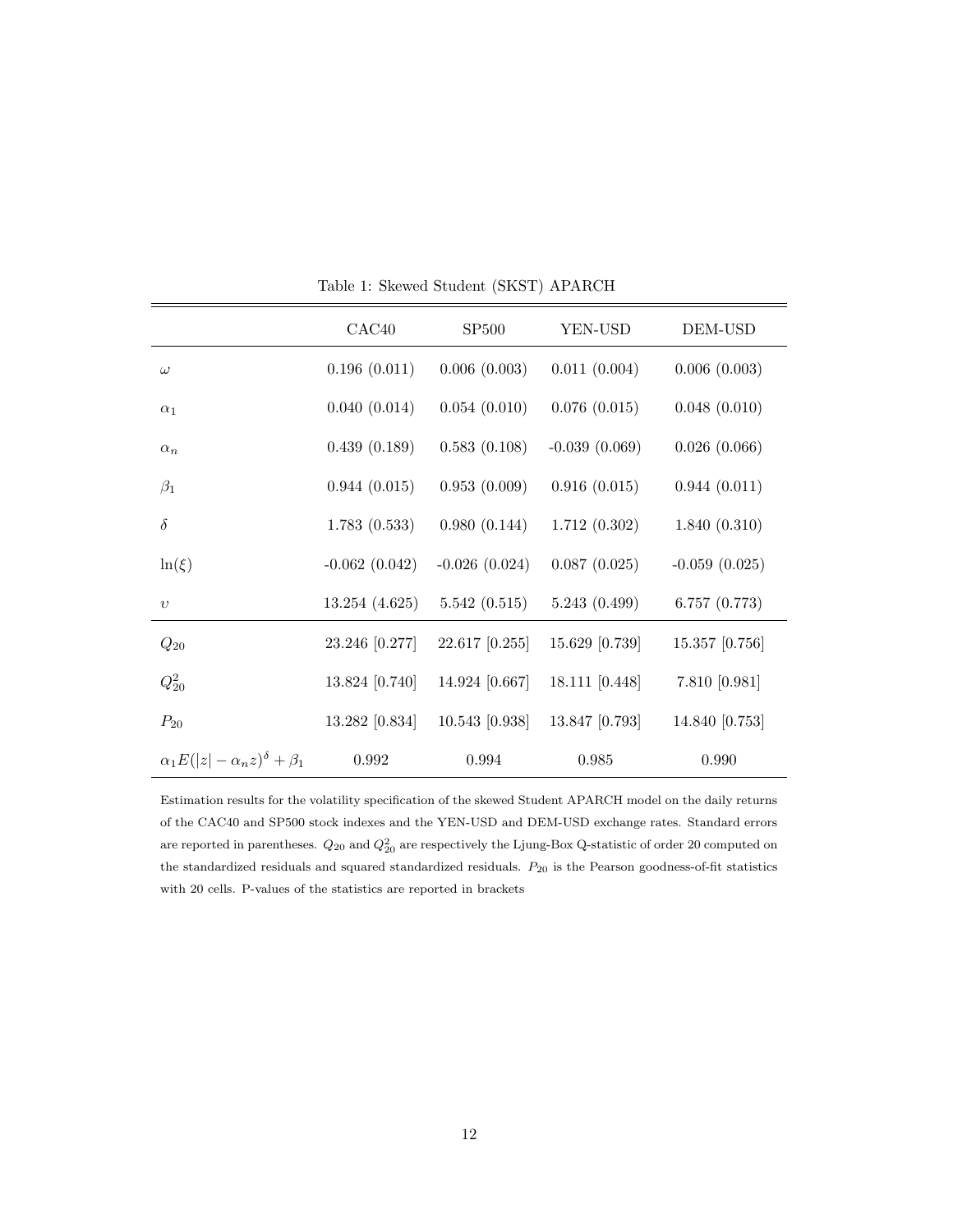- The AR-APARCH succeeds in taking into account all the dynamical structure exhibited by the returns and volatility of the returns as the Ljung-Box on the standardized residuals  $(Q_{20})$ and the squared standardized residuals  $(Q_{20}^2)$  are always non-significant at the 5% level.
- Finally, the relevance of the skewed Student APARCH model is ascertained by the Pearson goodness-of-fit statistic  $P(20)$ .

In our second framework we explicitly use the information provided by the intradaily returns to compute the daily realized volatility. We first estimate an  $ARFIMAX(0,d,1)$  model on the logarithmic realized volatility  $\ln RV_t$  as in Equation (12). In a second step, we assume that the conditional mean of  $y_t$  follows the same AR structure as previously, while the conditional variance of the daily returns is expressed as  $\sigma_t^2 = \sigma^2 R V_{t|t-1}$ , with  $\sigma^2$  being an additional parameter to be estimated. Note that to perform this second step, one has to make an additional assumption on the innovation process. As outlined at the end of Section 3.2, one assumes first that  $z_t$  is normally distributed and then skewed Student distributed. Table 2 presents estimation results for this second method. Panel I of the table deals with the ARFIMAX specification while Panel II is related to the second step. Note that to save space, we do not report the estimated parameters of the conditional mean in Panel II.

Several comments can be made:

- First, the specification seems to succeed in modelling the dynamics of the first two conditional moments of the series. Indeed, the Ljung-Box statistics  $Q_{20}$  and  $Q_{20}^2$  indicate that the the serial correlation in the error term and its square has been taken care of (at the conventional levels of significance).
- Parameter d is well above 0 for the four series. Actually, one has the typical value of 0.4 for the exchange rates (see Andersen, Bollerslev, Diebold, and Labys, 2001) and a slightly larger value for the stock indexes. In all cases,  $d$  is lower than 0.5 (even if not statistically different from 0.5 for the stock indexes), which indicates that the logarithm of the realized volatility might be covariance-stationary.
- $-\mu_2$  is significantly negative for all series: negative returns lead to higher subsequent volatility than positive returns (asymmetry in the conditional variance similar to the APARCH model). Note that this result differs from the one obtained with the APARCH model, where no leverage effect was detected for the exchange rates.
- While the recent literature has stressed that ex-post standardized returns have an almost normal distribution (see Andersen, Bollerslev, Diebold, and Labys, 2000 or Andersen, Bollerslev, Diebold, and Ebens, 2001), this is certainly not true for ex-ante standardized returns, i.e. returns standardized by the square root of the one-day-ahead forecast of the daily realized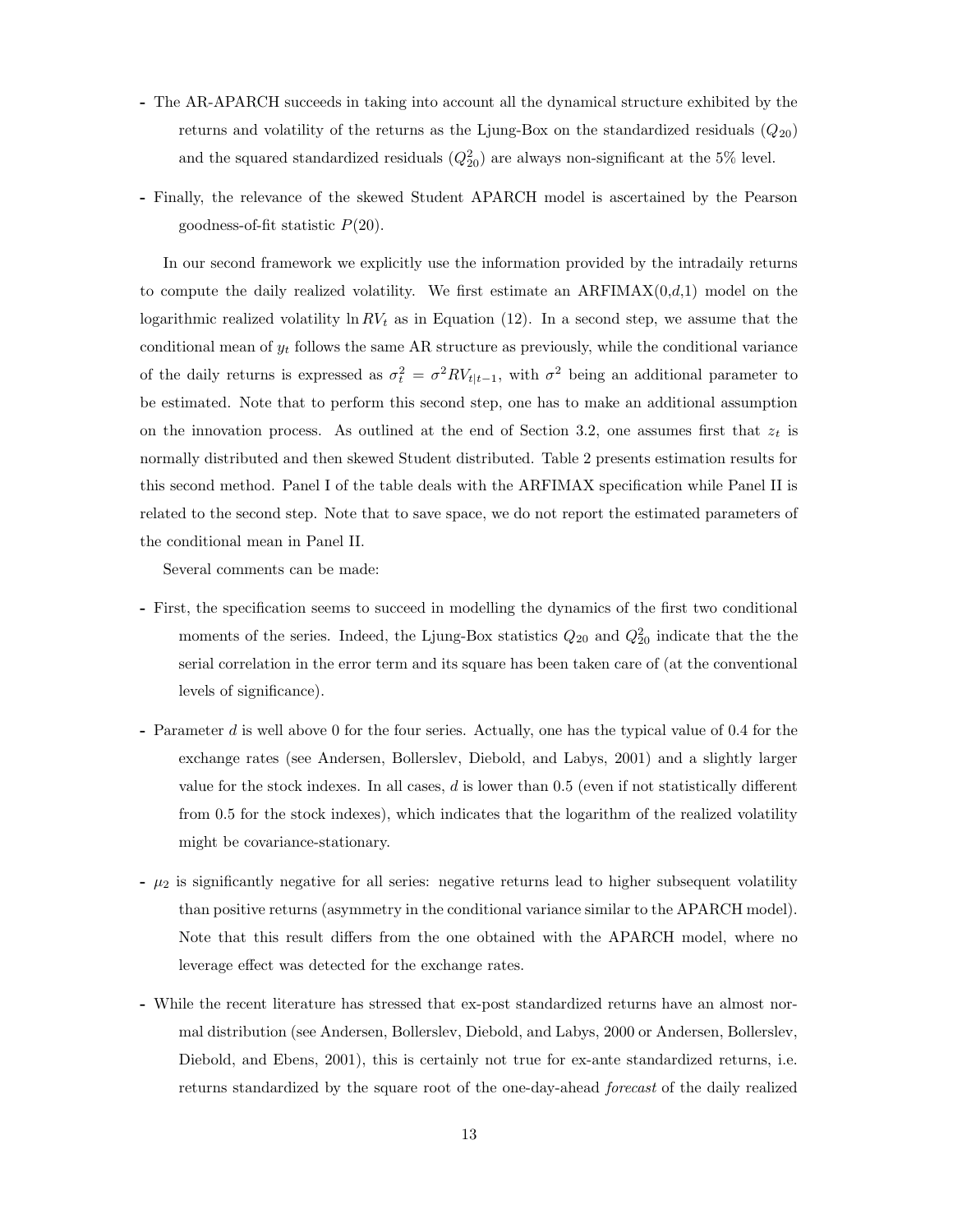|                  | CAC40<br><b>SP500</b> |                 | YEN-USD         | DEM-USD         |  |  |  |  |  |  |
|------------------|-----------------------|-----------------|-----------------|-----------------|--|--|--|--|--|--|
| Panel I          |                       |                 |                 |                 |  |  |  |  |  |  |
| $\mu_0$          | $-0.016(0.729)$       | $-0.565(1.120)$ | $-1.123(0.465)$ | $-1.079(0.369)$ |  |  |  |  |  |  |
| $\mu_1$          | 0.029(0.026)          | $-0.016(0.020)$ | 0.256(0.030)    | 0.078(0.032)    |  |  |  |  |  |  |
| $\mu_2$          | $-0.187(0.035)$       | $-0.215(0.034)$ | $-0.386(0.055)$ | $-0.184(0.032)$ |  |  |  |  |  |  |
| $\theta_1$       | $-0.341(0.053)$       | $-0.287(0.030)$ | $-0.218(0.037)$ | $-0.209(0.037)$ |  |  |  |  |  |  |
| $\boldsymbol{d}$ | 0.463(0.035)          | 0.480(0.019)    | 0.416(0.027)    | 0.407(0.027)    |  |  |  |  |  |  |
| $\sigma^2_u$     | 0.444                 | 0.399           | $0.615\,$       | 0.484           |  |  |  |  |  |  |
| Panel II         |                       |                 |                 |                 |  |  |  |  |  |  |
| $\sigma^2$       | 1.032(0.046)          | 1.106(0.041)    | 1.008(0.043)    | 1.099(0.039)    |  |  |  |  |  |  |
| $\ln(\xi)$       | $-0.069(0.041)$       | $-0.018(0.024)$ | 0.079(0.025)    | $-0.054(0.025)$ |  |  |  |  |  |  |
| $\upsilon$       | 16.070 (6.658)        | 6.097(0.621)    | 5.246(0.501)    | 6.808(0.788)    |  |  |  |  |  |  |
| $Q_{20}$         | 24.664 [0.215]        | 23.095 [0.233]  | 15.195 [0.765]  | 14.802 [0.788]  |  |  |  |  |  |  |
| $Q_{20}^2$       | 16.745 [0.669]        | 3.221 [0.999]   | 34.045 [0.026]  | 23.075 [0.285]  |  |  |  |  |  |  |
| $P_{20}$         | 17.994 [0.523]        | 13.185 [0.829]  | 19.446 [0.428]  | 9.856 [0.956]   |  |  |  |  |  |  |

Table 2: Realized volatility framework

Panel I: Estimation results for the logarithm of the realized volatility (defined on 15-minute returns for the CAC40 and SP500 stock indexes and 1-hour returns for the exchange rates) using an ARFIMAX $(0,d,1)$  specification:  $(1-L)^d(\ln RV_t \mu_0 - \mu_1 y_{t-1} - \mu_2 y_{t-1}^-) = (1 + \theta_1 L) u_t$ . Panel II:  $y_t = \mu_t + \sqrt{\sigma^2 R V_{t|t-1}} z_t$ , with  $z_t \sim SKST(0, 1, \xi, v)$ . Standard errors are reported in parentheses.  $Q_{20}$  and  $Q_{20}^2$ are respectively the Ljung-Box Q-statistic of order 20 computed on the standardized residuals and squared standardized residuals.  $P_{20}$  is the Pearson goodness-of-fit statistics with 20 cells. P-values of the statistics are reported in brackets.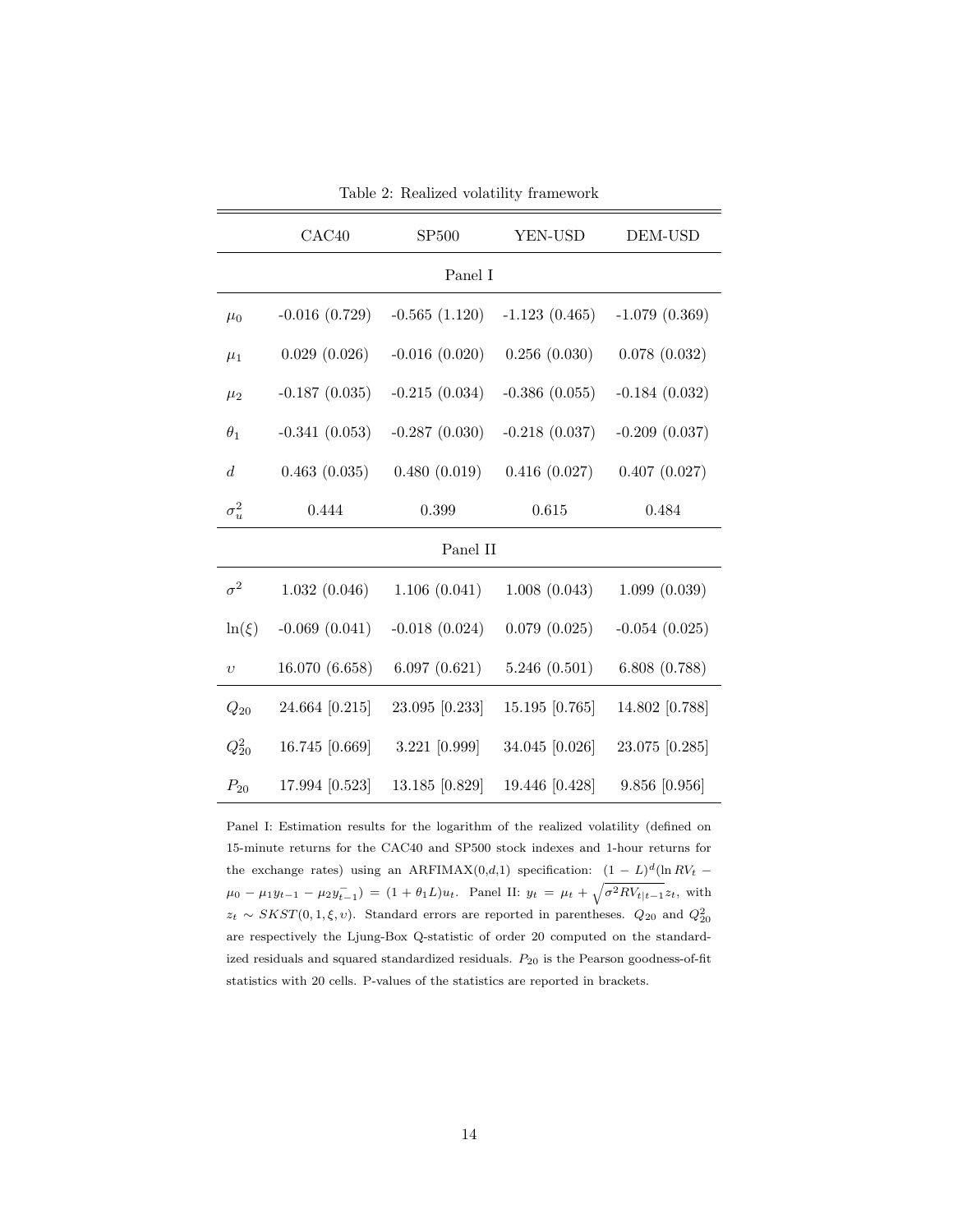volatility. The estimated parameters  $\ln(\xi)$  and v reported in Table 2 suggest that the exante standardized returns of the CAC40, SP500, YEN-USD and DEM-USD are kurtosed and skewed (this is particularly true for the exchange rates).<sup>14</sup> Hence, while daily returns standardized by the ex-post square root of the daily realized volatility are normally distributed, the same daily returns standardized by the square root of the one-day-ahead forecast of the daily realized volatility are not normally distributed. As shown in the next section on Valueat-Risk, this implies that, in a forecasting framework, realized volatility measures must be combined with adequate density distributions.

### 4 Assessing the VaR performance of the models

In the last part of the paper, we now focus on the application of the volatility models detailed previously to a Value-at-Risk application. As indicated in the introduction where we briefly reviewed the VaR framework, our goal in this paper is to ascertain if volatility models based on the realized volatility improves on the one-day ahead daily VaR forecasts made by a model based on daily returns. In both cases, we choose the skewed Student density distribution as the density distribution for the standardized error term to take into account the salient features of the returns standardized by the volatility forecast. The latter is first equal to the daily volatility forecast (skewed Student APARCH model), and then based on the realized volatility measure (skewed Student realized volatility model). We also present results for the popular RiskMetrics method and the normal realized volatility model.

More specifically, we use the estimated coefficients reported in the previous tables to compute the volatility forecasts used as inputs in the computation of the one-day-ahead VaR for the four series. When assuming a normal distribution for the innovations, the VaR for long trading positions (i.e. left tail of the density distribution of returns) is given by  $\mu_t + z_\alpha \sigma_t$ , while for short trading positions (i.e. right tail of the density distribution of returns) it is equal to  $\mu_t + z_{1-\alpha}\sigma_t$ , with  $z_{\alpha}$  being the left quantile at  $\alpha$ % for the normal distribution and  $z_{1-\alpha}$  the right quantile at  $\alpha$ %. When assuming a skewed Student distribution, the VaR for long trading positions is given by  $\mu_t + skst_{\alpha, \nu, \xi} \sigma_t$  and  $\mu_t + skst_{1-\alpha, \nu, \xi} \sigma_t$ , with  $skst_{\alpha, \nu, \xi}$  being the left quantile at  $\alpha$ % for the skewed Student distribution with v degrees of freedom and asymmetry coefficient  $\xi$ ; skst<sub>1-α,v, $\xi$ </sub> is the corresponding right quantile.<sup>15</sup> If ln( $\xi$ ) is smaller than zero (or  $\xi < 1$ ),  $|skst_{\alpha,\upsilon,\xi}| > |skst_{1-\alpha,\upsilon,\xi}|$ and the VaR for long trading positions will be larger (for the same conditional variance) than the VaR for short trading positions. When  $\ln(\xi)$  is positive, we have the opposite result. Therefore the skewed Student density distribution allows for asymmetric VaR forecasts and fully takes into

<sup>14</sup>These results are in line with those reported in Table 1 (skewed Student APARCH on daily returns).

<sup>&</sup>lt;sup>15</sup>The quantile function of the (standardized) skewed Student has been derived in Lambert and Laurent (2001) as a mixture of two Student quantile functions. See also Giot and Laurent (2001b).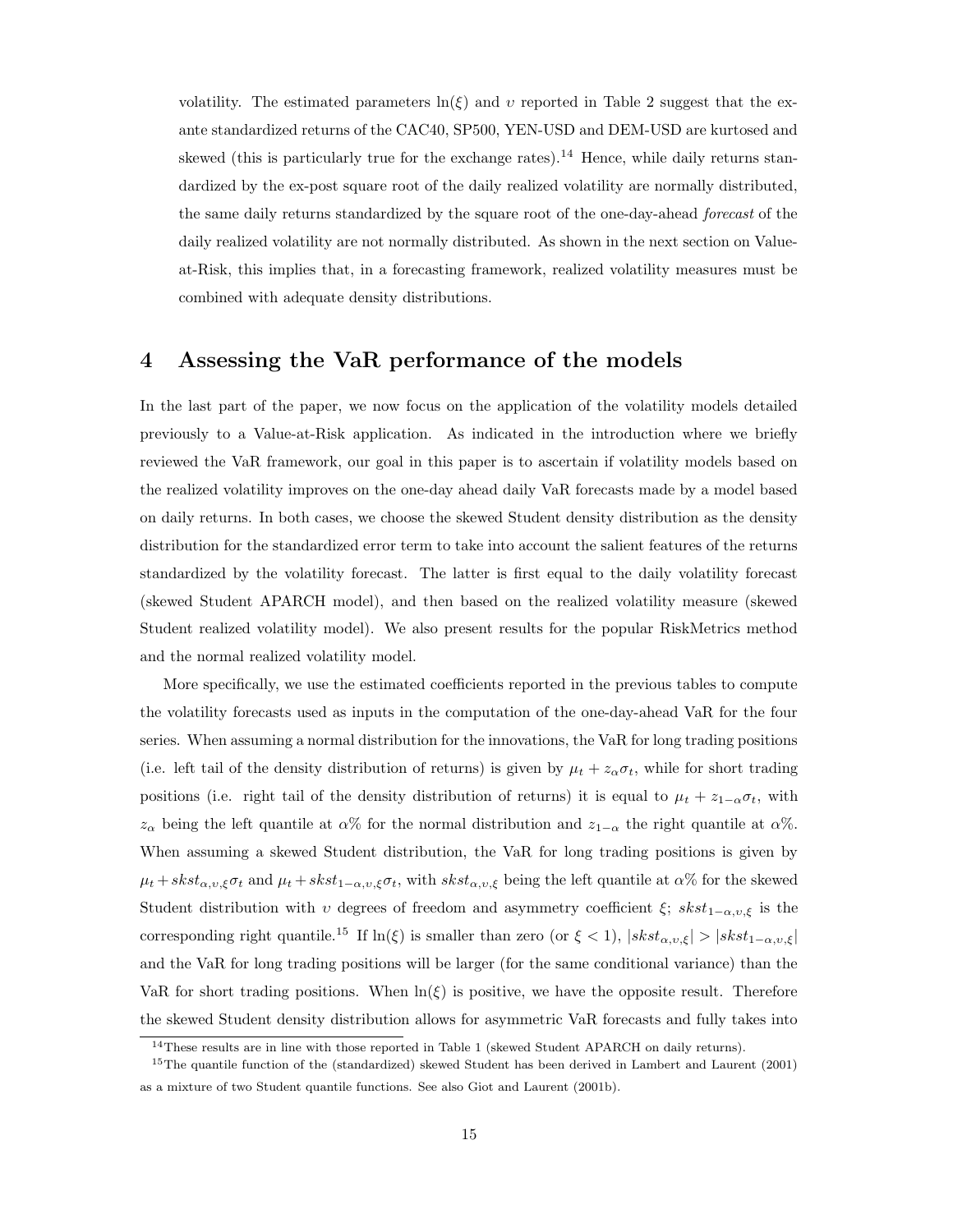account the fact that the density distribution of asset returns can be substantially skewed. See for example Chen, Hong, and Stein (2001) for a discussion and motivation of skewness in financial returns.

All models are tested with a VaR level  $\alpha$  which ranges from 5% to 0.25% and their performance is then assessed by computing the failure rate for the returns  $y_t$ . By definition, the failure rate is the number of times returns exceed (in absolute value) the forecasted VaR. This measure is also called the proportion of VaR violations, where a VaR violation is defined as an occurrence of a market returns larger (in absolute value) than the forecasted VaR. If the VaR model is correctly specified, the failure rate should be equal to the pre-specified VaR level, i.e.  $\alpha$ . In our empirical application, we define a failure rate  $f_l$  for the long trading positions, which is equal to the percentage of negative returns smaller than one-step-ahead VaR for long positions (left tail of the density distribution of the returns), i.e.  $\frac{1}{T} \sum_{n=1}^{T}$  $\sum_{t=1} I(y_t \langle VaR_t(\alpha) \rangle)$ , where  $I(.)$  is the indicator function and  $VaR_t(\alpha)$  is the VaR forecast at time t and at  $\alpha$  %. Correspondingly, we define  $f_s$  as the failure rate for short trading positions as the percentage of positive returns larger than the one-step-ahead VaR for short positions (right tail of the density distribution of the returns). Using a procedure that is now standard in the VaR literature, we assess the models' performance by first computing their empirical failure rates, both for the left and right tails of the distribution of returns. Because the computation of the empirical failure rate defines a sequence of yes (VaR violation)/no (no VaR violation) observations, it is possible to test  $H_0: f = \alpha$  against  $H_1: f \neq \alpha$ , where f is the failure rate (estimated by  $\hat{f}$ , the empirical failure rate). In the literature on VaR models, this test is also called the Kupiec LR test, if the hypothesis is tested using a likelihood ratio test (see Kupiec, 1995). The LR statistic is  $LR = -2\ln(\alpha^{T-N}(1-\alpha)^N) + 2\ln((1-(N/T))^{T-N}(N/T)^N)$ , where N is the number of VaR violations, T is the total number of observations and  $f$  is the theoretical failure rate. Under the null hypothesis that  $f$  is the true failure rate, the LR test statistic is asymptotically distributed as a  $\chi^2(1)$ .

Besides the failure rate, a relevant VaR model should feature a sequence of indicator functions (VaR violations) that is not serially correlated. With the new variables  $Hit_t(\alpha) = I(y_t \leq \alpha)$  $VaR_t(\alpha) - \alpha$  and  $Hit_t(1-\alpha) = I(y_t > VaR_t(1-\alpha)) - \alpha$ , Engle and Manganelli (1999) suggest to test jointly that:

- A1:  $E(Hit_t(\alpha)) = 0$  (respectively  $E(Hit_t(1 \alpha)) = 0$ ) in the case of long trading positions (short trading positions);
- A2:  $Hit_t(\alpha)$  (or  $Hit_t(1-\alpha)$ ) is uncorrelated with the variables included in the information set.

According to Engle and Manganelli (1999), testing  $A1 - A2$  can be done using the artificial regression  $Hit_t = X\lambda + \epsilon_t$ , where X is a  $T \times k$  matrix whose first column is a column of ones,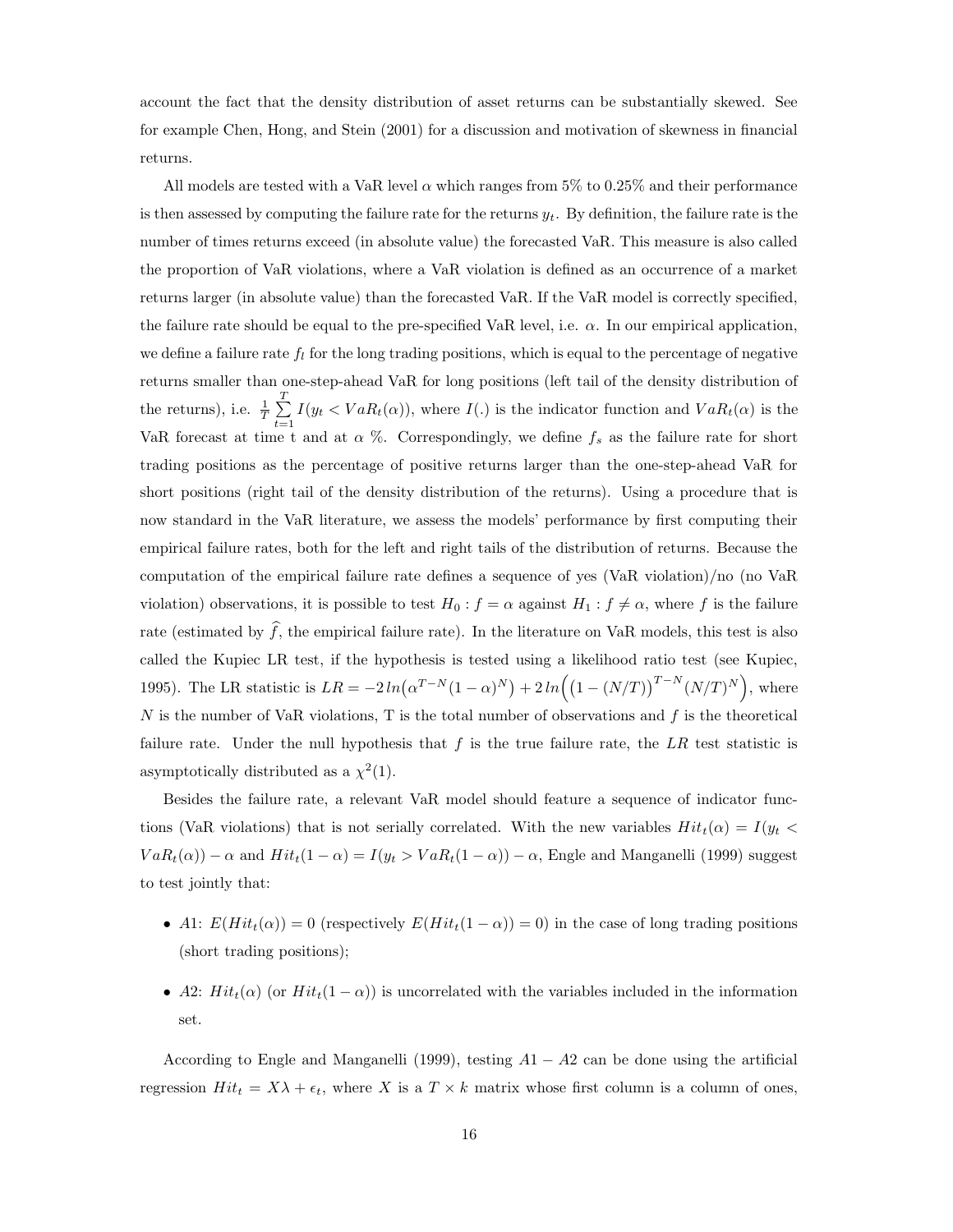the next q columns are  $Hit_{t-1}, \ldots, Hit_{t-q}$  and the  $k - q - 1$  remaining columns are additional independent variables (including the VaR itself). Engle and Manganelli (1999) also show that under the null  $A1 - A2$ , the Dynamic Quantile test statistic  $\frac{\hat{\lambda}' X' X \hat{\lambda}}{\alpha(1-\alpha)} \stackrel{a}{\sim} \chi^2(k)$ , where  $\hat{\lambda}$  is the OLS estimates of  $\lambda$ . A small sample version of this test (F-test) is readily obtained but the difference is negligible since the sample size is larger than 1,000 observations. Note that while Engle and Manganelli (1999) only consider long trading positions, we also use this test when computing the VaR of short trading positions.

Table 3 reports the P-values for the Kupiec (1995) failure rate test, while Table 4 presents the results for the Engle and Manganelli (1999) regression quantile tests with  $q = 5$  and  $k = 7$ (i.e. we include the contemporaneous VaR forecast as additional explanatory variable). For both tests, each panel presents successively the results for the RiskMetrics, SKST APARCH, normal RV and SKST RV models. Let us first compare the results given in rows 3 and 4 of each panel, i.e. the results for the normal and skewed Student realized volatility specification. The empirical results given in both tables tell the same story. First and for the normal RV specification, the P-values for the null hypothesis of both tests are often smaller than 0.05, especially when  $\alpha$  is below 1%. Secondly the skewed Student RV model performs very well as there are almost no P-values smaller than 0.05, whatever the test and the tail one takes into account. Thus the switch from the normal distribution to the skewed Student distribution yields a significant improvement in the VaR performance of the model set in the realized volatility framework. In a second step, we now compare the results given in rows 2 and 4 of each panel, i.e. the results for the skewed Student APARCH model (daily data only) and the skewed Student realized volatility specification (which uses intradaily data). It is quite striking that we get very close (from a qualitative point of view) results: in most cases, P-values are larger than 0.05, both for the model that uses the daily data and for the model that uses the intradaily data (realized volatility). Therefore, using an APARCH model with daily data or a two-step approach relying on the realized volatility leads to very similar results in terms of VaR performance, provided that one correctly specify the full conditional density (the skewed Student density distribution) for both methods.

This implies that previous results given in the empirical literature must be qualified. For example, Ebens (1999) concludes his paper by stating that the GARCH model underperforms (when volatility must be forecasted) with respect to the model based on the daily realized volatility. However, the author uses a GARCH model that neither really accounts for the long memory property observed in the realized volatility nor the fat-tails or asymmetry of the returns (even after standardization). Indeed, when estimating the more simple RiskMetrics VaR model on daily returns (the RiskMetrics model is tantamount to an IGARCH model with pre-specified coefficients, under the additional assumption of normality), we have the VaR results given in the first row of each panel of Table 3 and 4: its one-day-ahead forecasting performance is rather poor, especially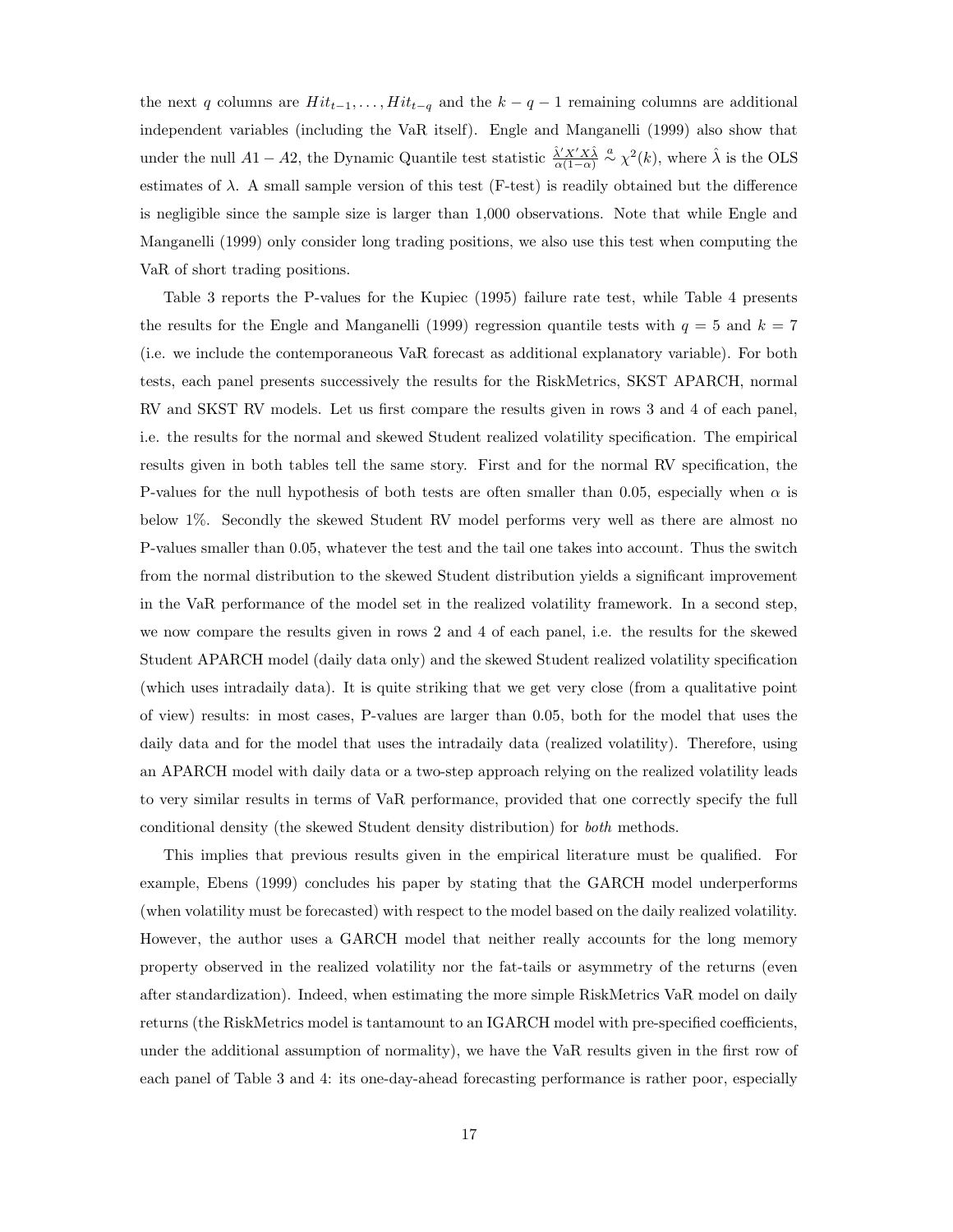|                       | VaR for long positions |           |           |         |                       | VaR for short positions |           |       |             |             |
|-----------------------|------------------------|-----------|-----------|---------|-----------------------|-------------------------|-----------|-------|-------------|-------------|
| $\alpha$              | $5\%$                  | $2.5\%$   | $1\%$     | $0.5\%$ | 0.25%                 | $5\%$                   | $2.5\%$   | $1\%$ | $0.5\%$     | 0.25%       |
| CAC40 stock index     |                        |           |           |         |                       |                         |           |       |             |             |
| RiskMetrics           | 0.051                  | 0.005     | 0.002     | 0.000   | 0.000                 | 0.656                   | 0.555     | 0.667 | 0.299       | 0.148       |
| <b>SKST APARCH</b>    | 0.754                  | 0.233     | 0.223     | 0.923   | 0.945                 | 0.855                   | 0.555     | 0.891 | 0.606       | 0.633       |
| Normal RV             | 0.399                  | 0.090     | 0.027     | 0.018   | 0.021                 | $0.754\,$               | 0.245     | 0.891 | 0.765       | $\,0.945\,$ |
| <b>SKST RV</b>        | 0.555                  | 0.617     | 0.337     | 0.765   | 0.497                 | 0.643                   | 0.332     | 0.891 | 0.923       | 0.497       |
| SP500 stock index     |                        |           |           |         |                       |                         |           |       |             |             |
| RiskMetrics           | 0.301                  | 0.001     | 0.000     | 0.000   | 0.000                 | 0.301                   | 0.125     | 0.036 | 0.004       | 0.060       |
| <b>SKST APARCH</b>    | 0.472                  | 0.737     | 0.541     | 0.843   | 0.519                 | $0.575\,$               | $0.655\,$ | 0.018 | $\,0.096\,$ | 0.010       |
| Normal RV             | 0.058                  | 0.655     | $0.036\,$ | 0.001   | 0.000                 | $0.025\,$               | 0.570     | 0.803 | 0.960       | 0.333       |
| SKST RV               | 0.809                  | 0.911     | 0.916     | 0.660   | 0.692                 | 0.809                   | 0.650     | 0.031 | 0.050       | 0.010       |
|                       |                        |           |           |         | YEN-USD exchange rate |                         |           |       |             |             |
| RiskMetrics           | 0.049                  | 0.537     | 0.023     | 0.004   | 0.001                 | 0.126                   | 0.000     | 0.000 | 0.000       | 0.000       |
| <b>SKST APARCH</b>    | 0.817                  | 0.762     | $0.500\,$ | 0.079   | 0.532                 | $\,0.521\,$             | $0.399\,$ | 0.105 | 0.108       | 0.419       |
| Normal RV             | 0.006                  | $0.134\,$ | 0.074     | 0.108   | 0.040                 | 0.521                   | 0.003     | 0.000 | 0.000       | 0.000       |
| <b>SKST RV</b>        | 0.921                  | $0.512\,$ | 0.627     | 0.542   | 0.532                 | 0.521                   | 0.339     | 0.198 | 0.863       | 0.809       |
| DEM-USD exchange rate |                        |           |           |         |                       |                         |           |       |             |             |
| RiskMetrics           | 0.043                  | 0.017     | 0.000     | 0.000   | 0.000                 | 0.934                   | 0.333     | 0.001 | 0.000       | 0.000       |
| <b>SKST APARCH</b>    | 0.869                  | 0.377     | 0.391     | 0.859   | 0.635                 | 0.617                   | 0.687     | 0.435 | 0.250       | 0.900       |
| Normal ${\rm RV}$     | 0.934                  | 0.529     | 0.004     | 0.000   | 0.000                 | $0.128\,$               | 0.377     | 0.195 | 0.023       | $0.001\,$   |
| <b>SKST RV</b>        | 0.934                  | 0.519     | 0.942     | 0.501   | 0.900                 | 1.000                   | 0.519     | 0.913 | 0.669       | 0.417       |

Table 3: VaR failure rate results for the stock indexes and exchange rates

P-values for the null hypotheses  $f_l = \alpha$  (i.e. failure rate for the long trading positions is equal to  $\alpha$ , top of the table) and  $f_s = \alpha$  (i.e. failure rate for the short trading positions is equal to  $\alpha$ , bottom of the table).  $\alpha$  is equal successively to 5%, 2.5%, 1%, 0.5% and 0.25%. The RiskMetrics and skewed Student APARCH models are estimated on the daily returns (i.e. no use is made of the intraday returns) while the last two models are estimated using the two-step approach described in Section 3.2 and use the intraday returns.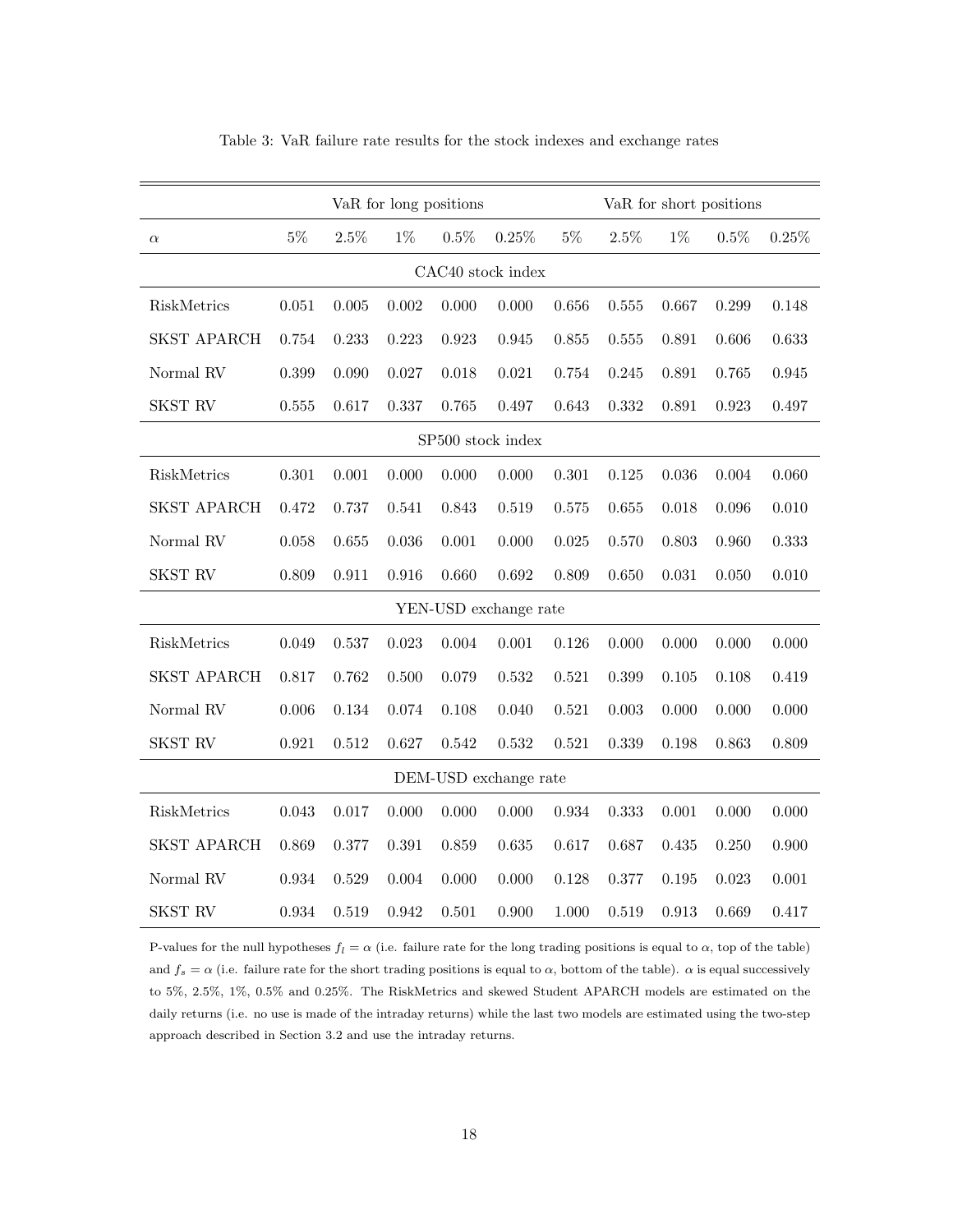|                                        | VaR for long positions |         |           |         | VaR for short positions |             |             |       |             |           |
|----------------------------------------|------------------------|---------|-----------|---------|-------------------------|-------------|-------------|-------|-------------|-----------|
| $\alpha$                               | $5\%$                  | $2.5\%$ | $1\%$     | $0.5\%$ | $0.25\%$                | $5\%$       | $2.5\%$     | $1\%$ | $0.5\%$     | $0.25\%$  |
| CAC40 stock index                      |                        |         |           |         |                         |             |             |       |             |           |
| Riskmetrics                            | 0.232                  | 0.028   | 0.000     | 0.000   | 0.000                   | 0.878       | 0.923       | 0.999 | 0.973       | 0.889     |
| <b>SKST APARCH</b>                     | $0.650\,$              | 0.539   | $0.175\,$ | 0.000   | 1.000                   | 0.524       | 0.112       | 0.999 | 0.995       | 0.959     |
| Normal RV                              | $0.908\,$              | 0.338   | 0.097     | 0.000   | 0.000                   | 0.971       | 0.750       | 0.998 | 0.999       | 0.995     |
| <b>SKST RV</b>                         | 0.972                  | 0.287   | 0.164     | 0.000   | 1.000                   | 0.943       | 0.787       | 0.998 | 1.000       | 1.000     |
| SP500 stock index                      |                        |         |           |         |                         |             |             |       |             |           |
| Riskmetrics                            | $0.002\,$              | 0.000   | 0.000     | 0.000   | 0.000                   | 0.021       | 0.078       | 0.248 | 0.048       | 0.218     |
| <b>SKST APARCH</b>                     | 0.101                  | 0.018   | 0.780     | 0.152   | 0.999                   | $\,0.051\,$ | 0.293       | 0.252 | $\,0.924\,$ | $0.615\,$ |
| Normal RV                              | 0.173                  | 0.147   | 0.068     | 0.004   | $0.002\,$               | 0.195       | 0.718       | 0.980 | $\,0.996\,$ | 0.988     |
| SKST RV                                | $0.156\,$              | 0.145   | 0.896     | 0.984   | 1.000                   | 0.222       | 0.704       | 0.690 | 0.856       | 0.678     |
|                                        |                        |         |           |         | YEN-USD exchange rate   |             |             |       |             |           |
| Riskmetrics                            | 0.012                  | 0.075   | 0.119     | 0.030   | $0.001\,$               | 0.013       | 0.000       | 0.000 | 0.000       | 0.000     |
| <b>SKST APARCH</b>                     | 0.264                  | 0.325   | 0.975     | 0.903   | 0.999                   | 0.694       | 0.016       | 0.002 | 0.000       | 0.968     |
| Normal RV                              | 0.036                  | 0.019   | 0.056     | 0.004   | 0.000                   | 0.480       | 0.000       | 0.000 | 0.000       | 0.000     |
| SKST RV                                | $0.572\,$              | 0.031   | 0.464     | 0.015   | 0.790                   | 0.480       | 0.058       | 0.019 | 0.140       | $1.000\,$ |
| $\operatorname{DEM-USD}$ exchange rate |                        |         |           |         |                         |             |             |       |             |           |
| Riskmetrics                            | 0.009                  | 0.000   | 0.000     | 0.000   | 0.000                   | 0.051       | 0.019       | 0.000 | 0.000       | 0.000     |
| <b>SKST APARCH</b>                     | 0.959                  | 0.776   | 0.892     | 0.994   | 0.999                   | 0.389       | 0.000       | 0.011 | 0.007       | 1.000     |
| Normal RV                              | $\,0.662\,$            | 0.721   | 0.008     | 0.000   | 0.000                   | 0.258       | $\,0.593\,$ | 0.129 | $0.002\,$   | 0.000     |
| <b>SKST RV</b>                         | 0.671                  | 0.866   | 0.635     | 0.887   | 1.000                   | 0.638       | 0.269       | 0.533 | 0.130       | 0.996     |

Table 4: VaR quantile regression results for the stock indexes and exchange rates

P-values for the Dynamic Quantile test statistic  $\frac{\hat{\lambda}' X' X \hat{\lambda}}{\alpha(1-\alpha)} \overset{a}{\sim} \chi^2(7)$ .  $\alpha$  is equal successively to 5%, 2.5%, 1%, 0.5% and 0.25%. The RiskMetrics and skewed Student APARCH models are estimated on the daily returns (i.e. no use is made of the intraday returns) while the last two models are estimated using the two-step approach described in Section 3.2 and use the intraday returns.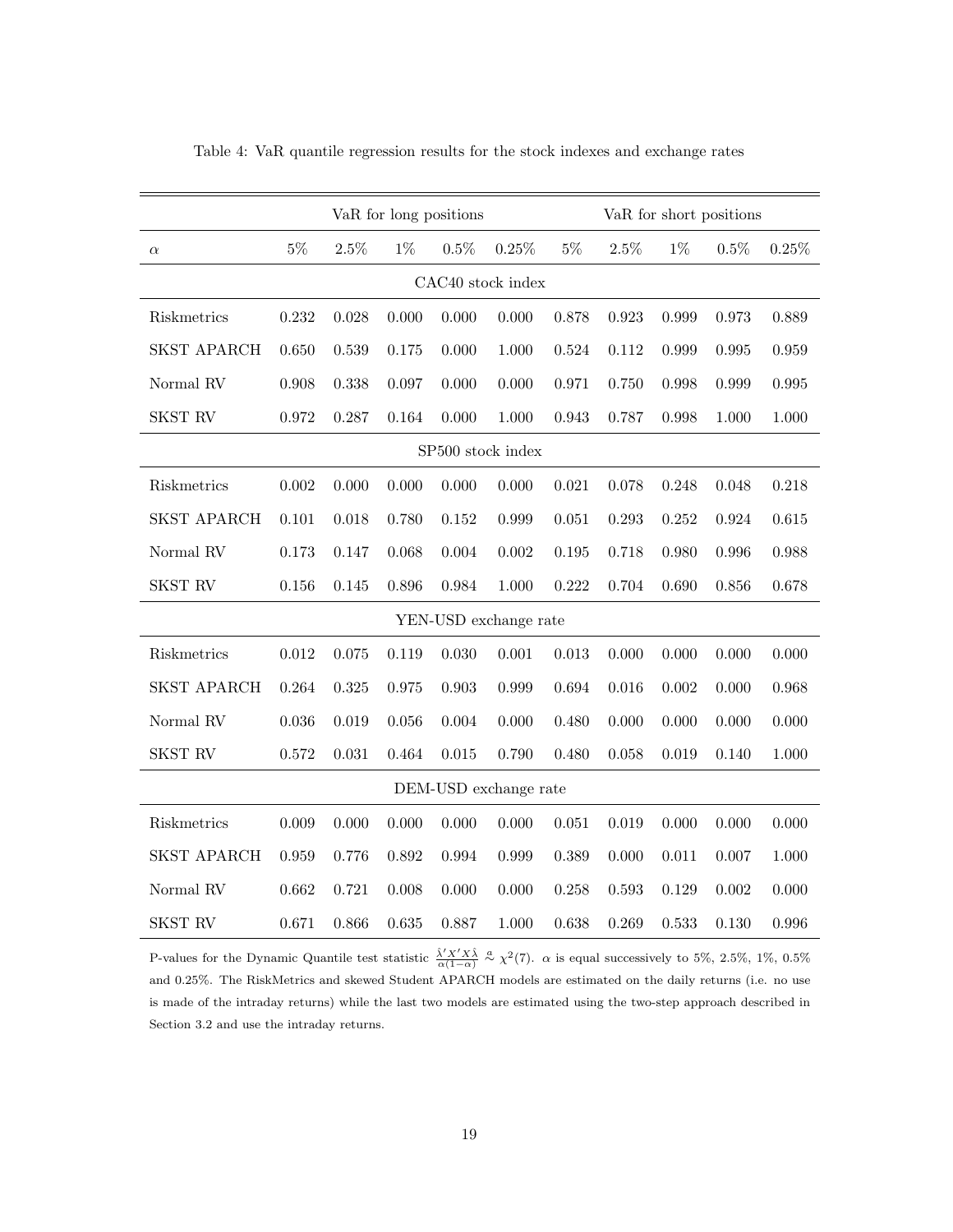when  $\alpha$  is small.<sup>16</sup> With a more 'sophisticated' model on the other hand, VaR results are much better. Interestingly (and this confirms what we showed in Section 3.3 where we compared the statistical properties of the ex-ante standardized returns obtained with the normal and skewed Student distributions), the same conclusion is true for the more complex model based on the combination of intraday returns and realized volatility. Therefore this also shows that dealing with realized volatility in a forecasting framework does not mean that the normal distribution is a natural and obvious choice for the distribution of returns (which it is for ex-post standardized returns). In other words, a forecasting framework where realized volatility is used implies that this measure should be used in conjunction with an adequate density distribution.

## 5 Conclusion

In this paper we have shown how to compute a daily VaR measure for two stock indexes (the CAC40 and SP500 stock indexes) and two exchange rates vis-a-vis the US dollar (YEN-USD and DEM-USD) using volatility forecasts based on realized volatility. The daily realized volatility is equal to the sum of the squared intraday returns over a given day and thus uses intraday information to define an aggregated daily volatility measure. While the VaR forecasts which use this method perform adequately over our sample, we also show that a more simple model based solely on daily returns also delivers nice results. Indeed, while the VaR specification based on an  $ARFIMAX(0,d,1)$ -skewed Student model for the daily realized volatility provides adequate oneday-ahead VaR forecasts, it does not really improve on the performance of a VaR model based on the skewed Student APARCH model and estimated using daily data. Thus, for the four financial assets considered in our study, the two methods seem to be rather equivalent provided that one correctly specify the full conditional density (the skewed Student density distribution) for both methods and one does not use the normal distribution (even in the realized volatility framework). Another important conclusion of our paper is that daily returns standardized by the square root of the one-day-ahead forecast of the daily realized volatility are not normally distributed. This extends recent results on realized volatility (such as Andersen, Bollerslev, Diebold, and Ebens, 2001) and shows that, in a forecasting framework such as Value-at-Risk, realized volatility measures must be combined with adequate density distributions.

At this stage, one of the most immediate and promising extension of these techniques is to consider corresponding multivariate volatility models to forecast the VaR of a portfolio of financial assets. Multivariate models of the ARCH type are not easy to implement as they often require the estimation of a large number of parameters. Furthermore, these parameters are present in the

<sup>&</sup>lt;sup>16</sup>Although the results are not reported in the chapter, we also estimated a normal  $GARCH(1,1)$  model and its performance was not much better than the RiskMetrics specification.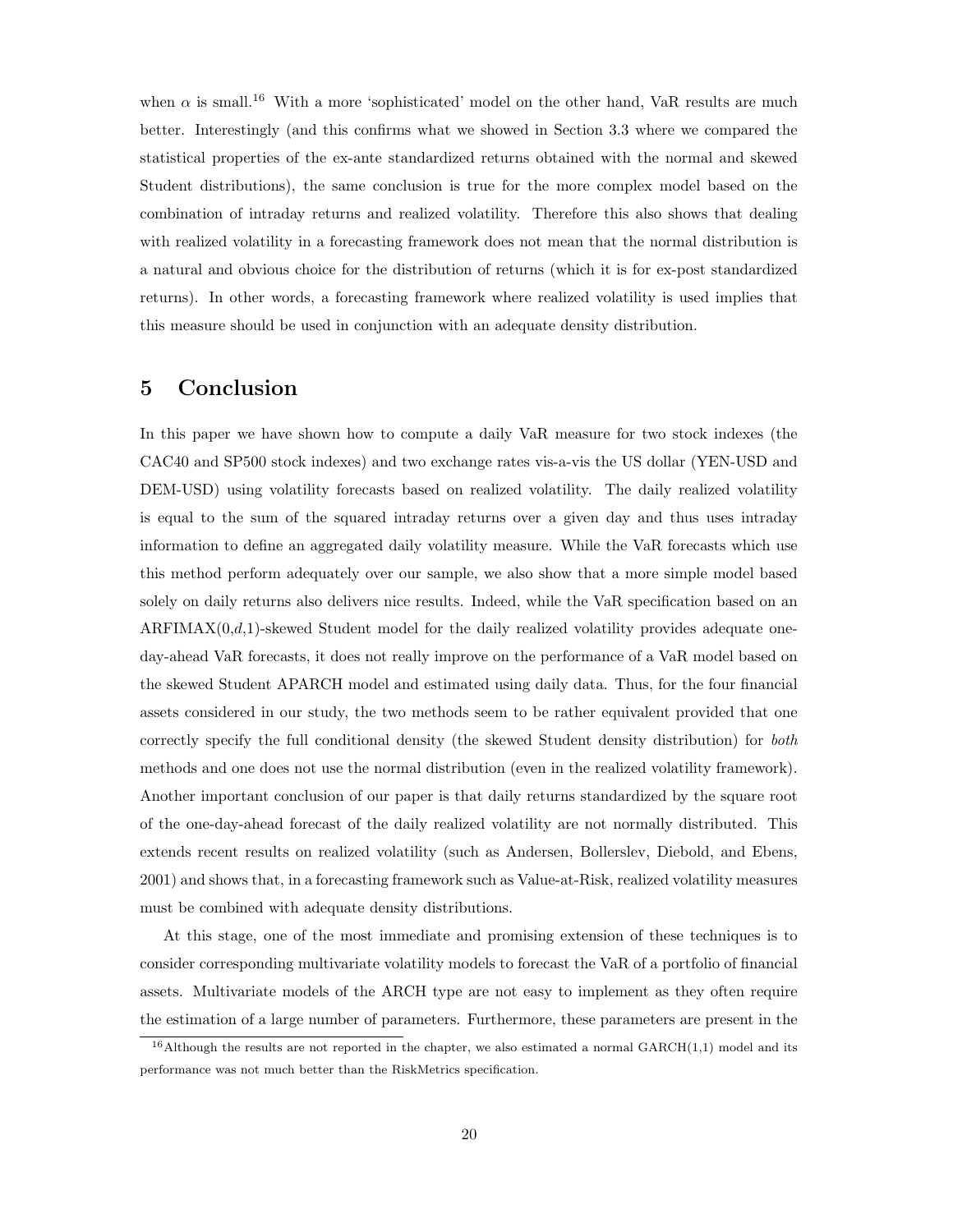latent volatility specification and this is one of the main difficulty of the problem. Therefore, multivariate realized volatility models should provide a much easier way to correctly model variances and correlations across financial assets as they assume that volatility is observed. This paves the way for the use of 'usual' multivariate models (VAR, ECM) directly applied to realized volatility and correlations.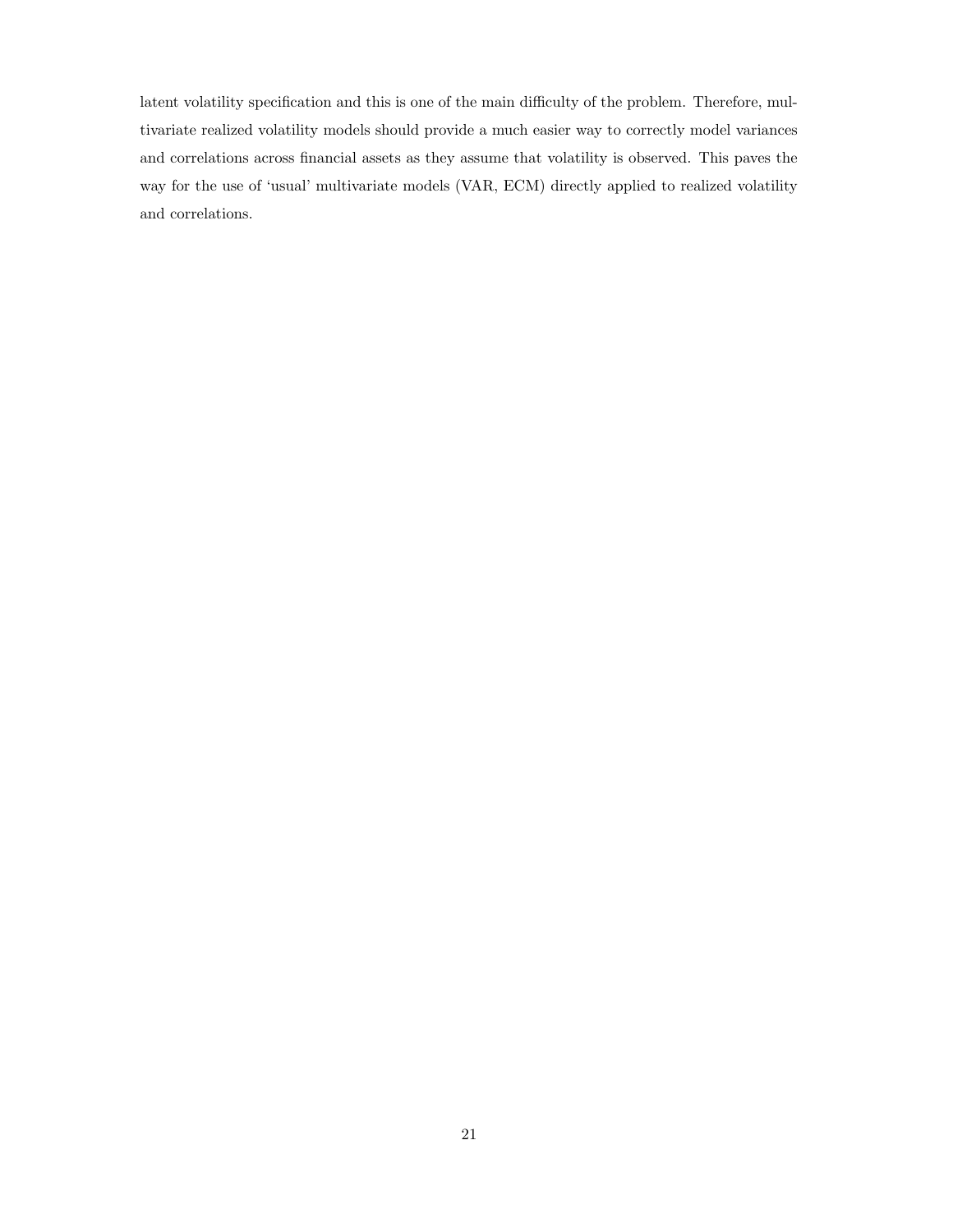## References

- Andersen, T., and T. Bollerslev (1997): "Intraday periodicity and volatility persistence in financial markets," Journal of Empirical Finance, 4, 115–158.
- (1998): "Answering the skeptics: yes, standard volatility models do provide accurate forecasts," International Economic Review, 39, 885–905.
- Andersen, T., T. Bollerslev, F. Diebold, and H. Ebens (2001): "The distribution of realized stock return volatility," Journal of Financial Economics, 61, 43–76.
- Andersen, T., T. Bollerslev, F. Diebold, and P. Labys (2000a): "Exchange rate returns standardized by realized Volatility are (nearly) Gaussian," Multinational Finance Journal, 4, 159–179.
- (2000b): "Market microstructure effects and the estimation of integrated volatility," Working Paper, Northwestern University, Duke University, and University of Pennsylvania.
- (2001a): "The distribution of realized exchange rate volatility," Journal of the American Statistical Association, 96, 42–55.
- (2001b): "Modelling and forecasting realized volatility," Working Paper 01-01, The Wharton School, University of Pennsylvania.
- Areal, N., and S. Taylor (2000): "The realized volatility of FTSE-100 futures prices," Forthcoming in Journal of Futures Markets.
- Berkowitz, J., and J. O'Brien (2002): "How accurate are Value-at-Risk models at commercial banks?," Journal of Finance, 57, 1093–1112.
- BLACK, F. (1976): "Studies of stock market volatility changes," Proceedings of the American Statistical Association, Business and Economic Statistics Section, pp. 177–181.
- BOLLERSLEV, T. (1986): "Generalized autoregressive conditional heteroskedasticity," Journal of Econometrics, 31, 307–327.
- Campbell, J., and L. Hentschel (1992): "No news is good news: an asymmetric model of changing volatility in stock returns," Journal of Financial Economics, 31, 281–318.
- Campbell, J., A. Lo, and A. MacKinlay (1997): The econometrics of financial markets. Princeton University Press, Princeton.
- CHEN, C., H. HONG, AND J. STEIN (2001): "Forecasting crashes: trading volume, past returns, and conditional skewness in stock prices," Journal of Financial Economics, 61, 345381.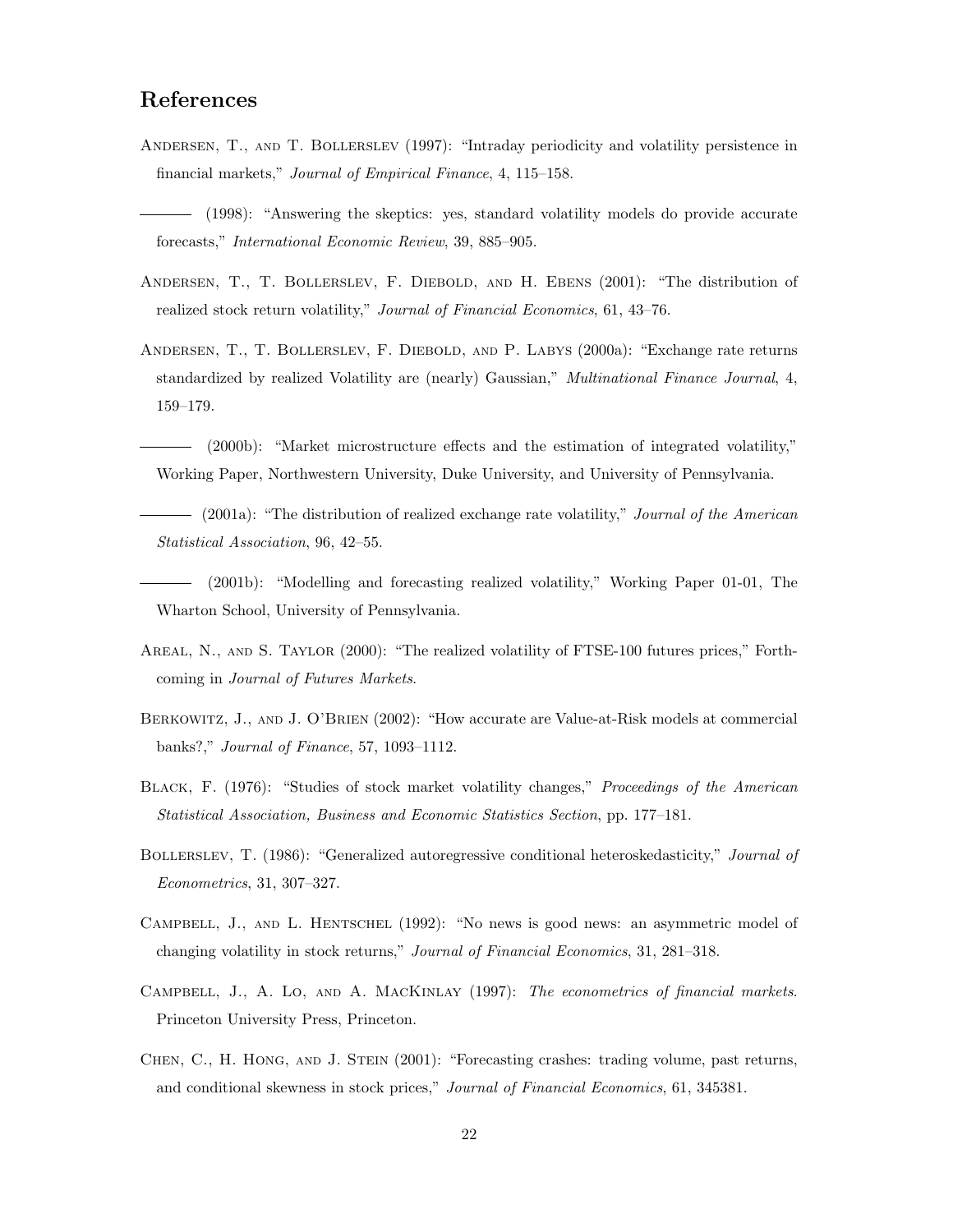- Chung, C.-F., and R. Baillie (1993): "Sample bias in conditional sum-of-squares estimator of fractionally integrated ARMA models," Empirical Economics, 18, 791–806.
- DANIELSSON, J. (2002): "The emperor has no clothes: limits to risk modelling," Journal of Banking and Finance, 26, 1273–1296.
- DANIELSSON, J., AND R. PAYNE (2002): "Real trading patterns and prices in the spot foreign exchange markets," Journal of International Money and Finance, 21, 203–222.
- Ding, Z., C. W. J. Granger, and R. F. Engle (1993): "A long memory property of stock market returns and a new model," Journal of Empirical Finance, 1, 83–106.
- DOORNIK, J. A., AND M. OOMS (1999): "A package for estimating, forecasting and simulating Arfima models: Arfima package 1.0 for Ox," Discussion paper, Econometric Institute, Erasmus University Rotterdam.
- Ebens, H. (1999): "Realized stock index volatility," Working Paper No. 420, Department of Economics, John Hopkins University, Baltimore.
- Engle, R. (1982): "Autoregressive conditional heteroscedasticity with estimates of the variance of United Kingdom inflation," Econometrica, 50, 987–1007.
- Engle, R., and S. Manganelli (1999): "CAViaR: conditional autoregressive Value at Risk by regression quantiles," Mimeo, San Diego, Department of Economics.
- ENGLE, R., AND J. RUSSELL (1997): "Forecasting the frequency of changes in quoted foreign exchange prices with the autoregressive conditional duration model," Journal of Empirical Finance, 4, 187–212.
- FERNÁNDEZ, C., AND M. STEEL (1998): "On Bayesian modelling of fat tails and skewness," Journal of the American Statistical Association, 93, 359–371.
- FRENCH, K., G. SCHWERT, AND R. STAMBAUGH (1987): "Expected stock returns and volatility," Journal of Financial Economics, 19, 3–29.
- GERHARD, F., AND N. HAUTSCH (2002): "Volatility estimation on the basis of price intensities," Journal of Empirical Finance, 9, 57–89.
- Giot, P. (2002): "Market risk models for intraday data," University of Namur Discussion Paper 230.
- (2003): "The information content of implied volatility in agricultural commodity markets," Forthcoming in the Journal of Futures Markets.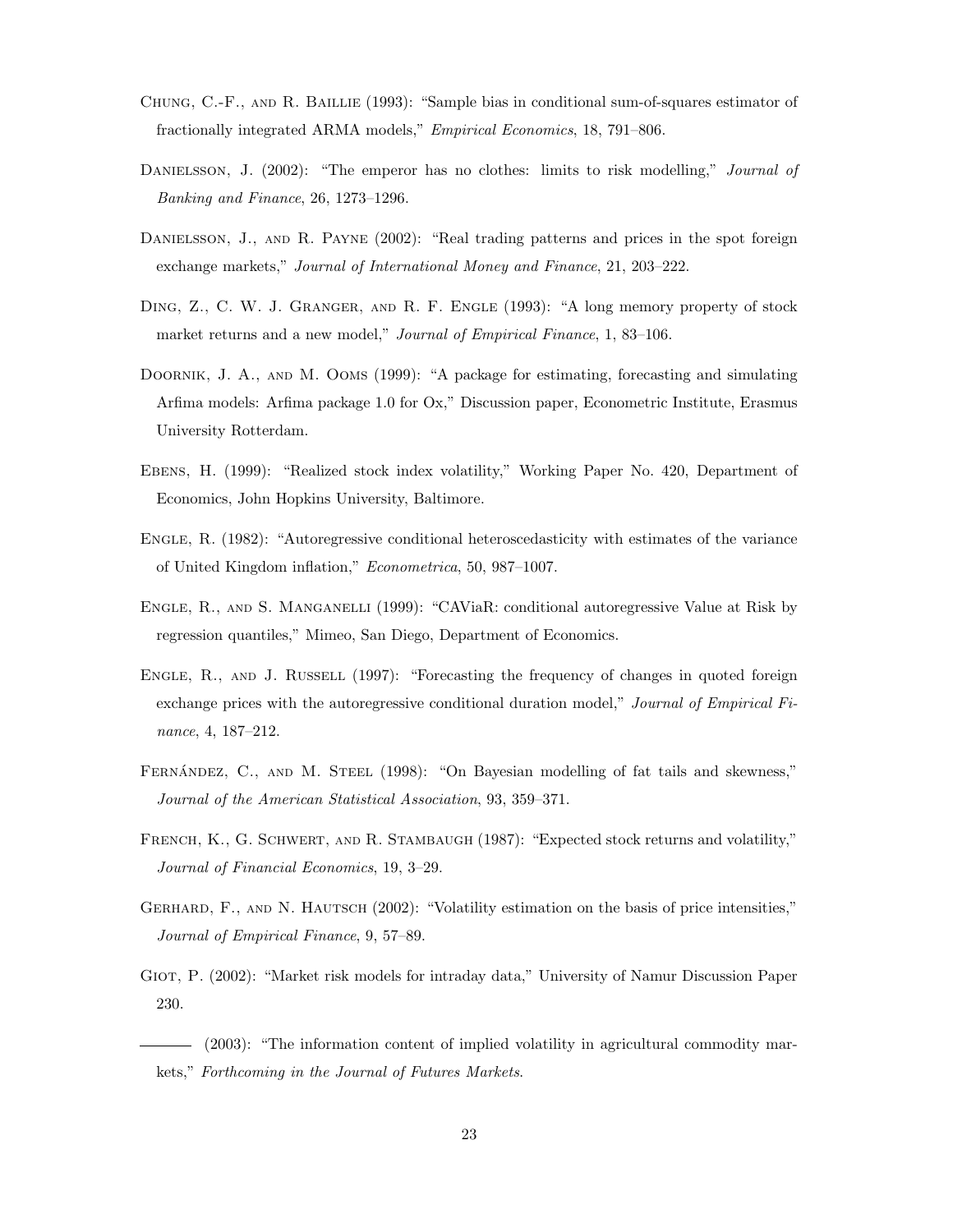- Giot, P., and S. Laurent (2001a): "Modelling daily Value-at-Risk using realized volatility and ARCH type models," Maastricht University METEOR RM/01/026.
- (2001b): "Value-at-Risk for long and short positions," Forthcoming in *Journal of Applied* Econometrics.
- Granger, C. (1980): "Long memory relationships and the aggregation of dynamic models," Journal of Econometrics, 14, 227–238.
- Granger, C., and R. Joyeux (1980): "An introduction to long-memory time series models and fractional differencing," Journal of Time Series Analysis, 1, 15–29.
- HE, C., AND T. TERÄSVIRTA (1999a): "Higher-order dependence in the general power ARCH process and a special case," Stockholm School of Economics, Working Paper Series in Economics and Finance, No. 315.
- (1999b): "Statistical properties of the asymmetric power ARCH process," in *Cointegra*tion, causality, and forecasting. Festschrift in honour of Clive W.J. Granger, ed. by R. Engle, and H. White, chap. 19, pp. 462–474. Oxford University Press, Oxford.
- Hosking, J. (1981): "Fractional differencing," Biometrika, 68, 165–176.
- JORION, P. (2000): Value-at-Risk: the new benchmark for managing financial risk. McGraw-Hill, New York.
- KUPIEC, P. (1995): "Techniques for verifying the accuracy of risk measurement models," Journal of Derivatives, 2, 173–84.
- LAMBERT, P., AND S. LAURENT (2001): "Modelling financial time series using GARCH-type models and a skewed Student density," Mimeo, Université de Liège.
- LAURENT, S., AND J.-P. PETERS  $(2002)$ : "G@RCH 2.2 : an Ox package for estimating and forecasting various ARCH models," Journal of Economic Surveys, 16, 447–485.
- LEE, T.-H., AND B. SALTOGLU (2001): "Evaluating Predictive Performance of Value-at-Risk Models in Emerging Markets: A Reality Check," Working paper, Marmara University.
- MARTENS, M. (2001): "Forecasting daily exchange rate volatility using intraday returns," Journal of International Money and Finance, 20, 1–23.
- Merton, R. (1980): "On estimating the expected return on the market. An exploratory investigation," Journal of Financial Economics, 8, 323–361.